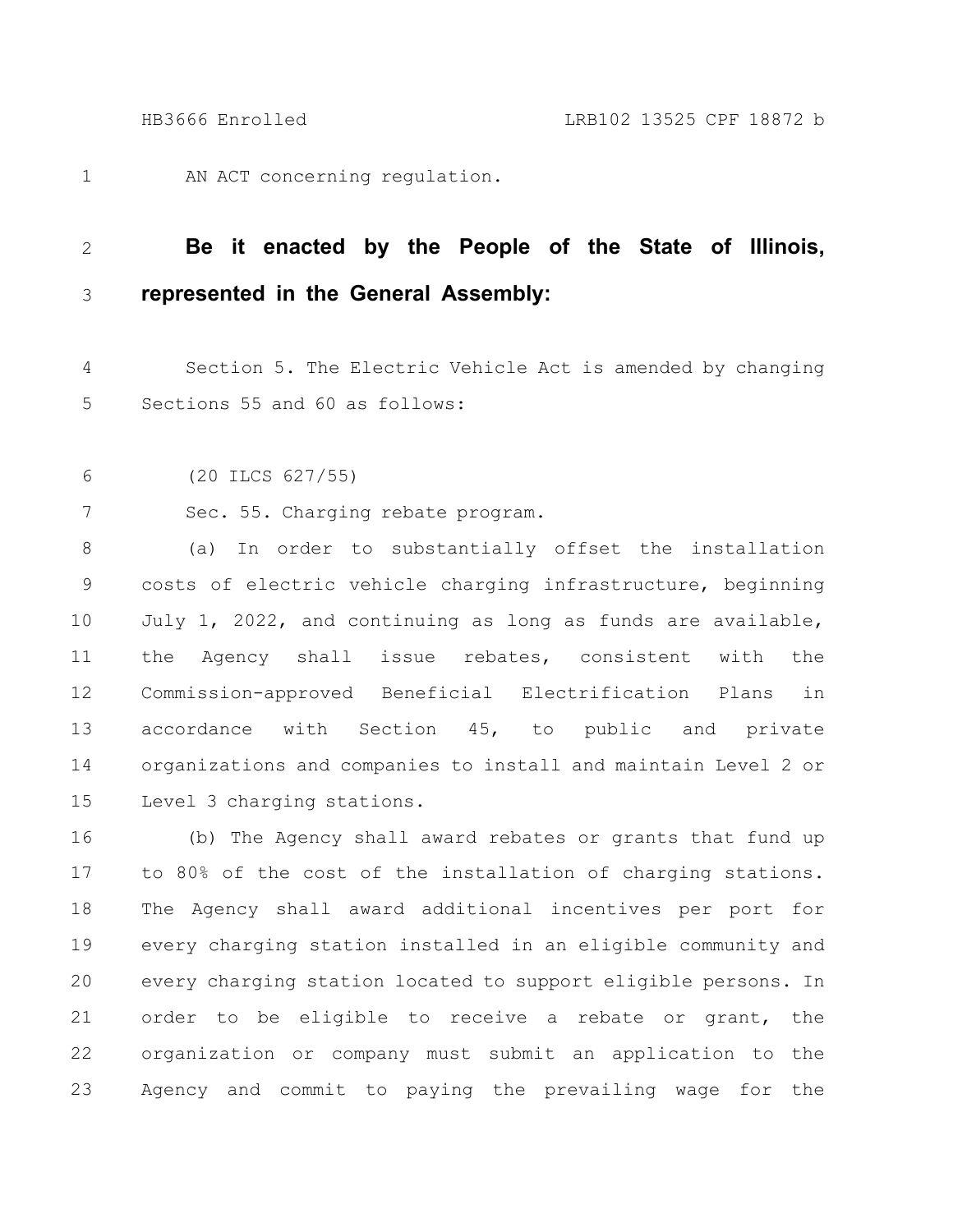HB3666 Enrolled - 2 - LRB102 13525 CPF 18872 b

installation project. The Agency shall by rule provide application and other programmatic details and requirements, including additional incentives for eligible communities. The Agency may determine per port or project caps based on a review of best practices and stakeholder engagement. The Agency shall accept applications on a rolling basis and shall award rebates or grants within 60 days of each application. The Agency must require that any grant or rebate applicant comply with the requirements of the Prevailing Wage Act for any may not award rebates or grants to an organization or company that does not pay the prevailing wage for the installation of a charging station for which it seeks a rebate or grant. 1 2 3 4 5 6 7 8 9 10 11 12

(Source: P.A. 102-662, eff. 9-15-21.) 13

(20 ILCS 627/60) 14

(Section scheduled to be repealed on January 1, 2024) 15

Sec. 60. Study on loss of infrastructure funds and replacement options. The Illinois Department of Transportation shall conduct a study to be delivered to the members of the Illinois General Assembly and made available to the public no later than September 30, 2022. The study shall consider how the proliferation of electric vehicles will adversely affect resources needed for transportation infrastructure and take into consideration any relevant federal actions. The study shall identify the potential revenue loss and offer multiple options for replacing those lost revenues. The Illinois 16 17 18 19 20 21 22 23 24 25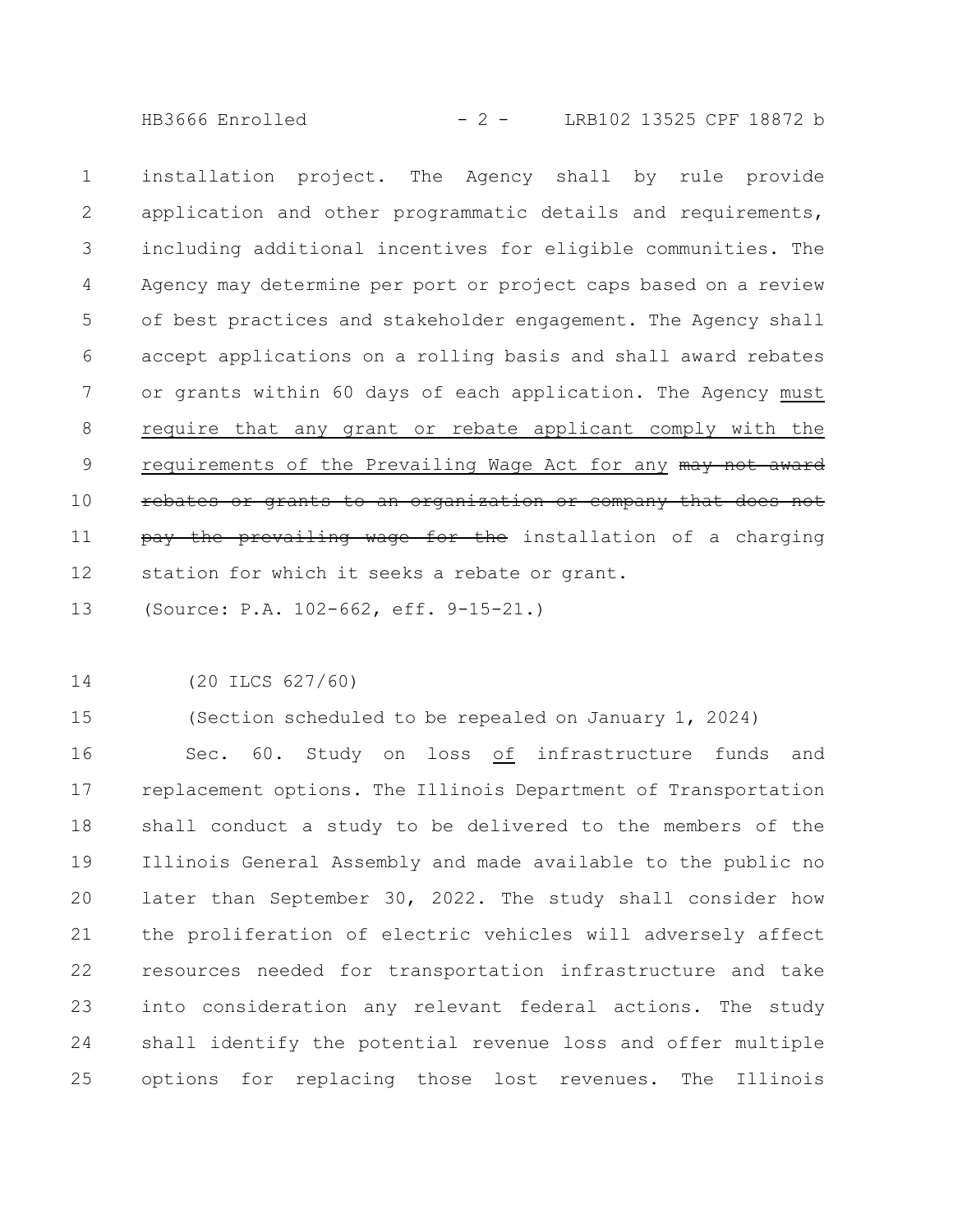HB3666 Enrolled - 3 - LRB102 13525 CPF 18872 b

Department of Transportation shall collaborate with organizations representing businesses involved in designing and building transportation infrastructure, organized labor, the general business community, and users of the system. In addition, the Illinois Department of Transportation may collaborate with other state agencies, including but not limited to the Illinois Secretary of State and the Illinois Department of Revenue. 1 2 3 4 5 6 7 8

This Section is repealed on January 1, 2024. 9

(Source: P.A. 102-662, eff. 9-15-21.) 10

Section 10. The Illinois Enterprise Zone Act is amended by changing Section 5.5 as follows: 11 12

(20 ILCS 655/5.5) (from Ch. 67 1/2, par. 609.1) 13

Sec. 5.5. High Impact Business. 14

(a) In order to respond to unique opportunities to assist in the encouragement, development, growth, and expansion of the private sector through large scale investment and development projects, the Department is authorized to receive and approve applications for the designation of "High Impact Businesses" in Illinois subject to the following conditions: 15 16 17 18 19 20

(1) such applications may be submitted at any time during the year; 21 22

(2) such business is not located, at the time of designation, in an enterprise zone designated pursuant to 23 24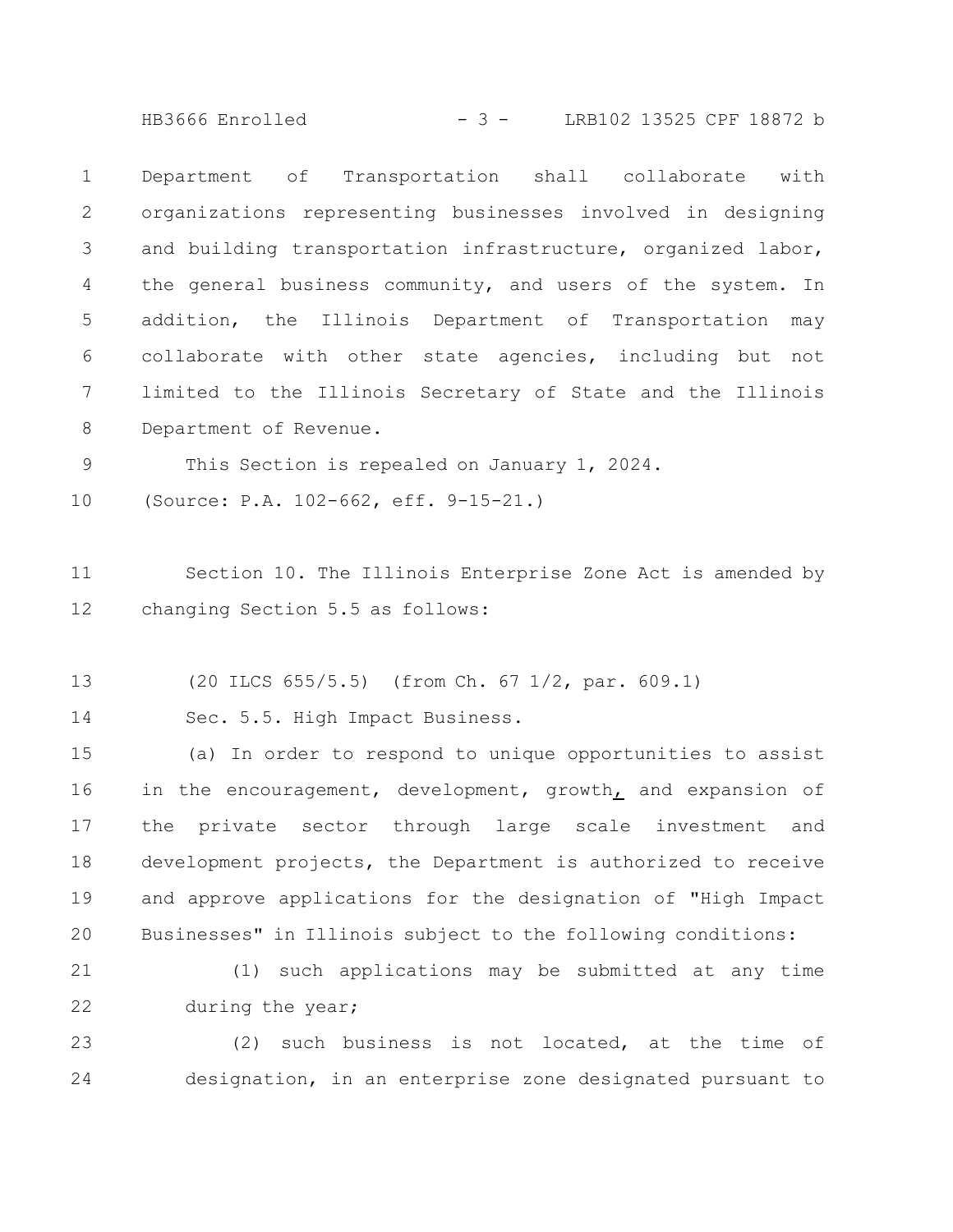HB3666 Enrolled - 4 - LRB102 13525 CPF 18872 b

this Act; 1

(3) the business intends to do one or more of the following: 2 3

(A) the business intends to make a minimum investment of \$12,000,000 which will be placed in service in qualified property and intends to create 500 full-time equivalent jobs at a designated location in Illinois or intends to make a minimum investment of \$30,000,000 which will be placed in service in qualified property and intends to retain 1,500 full-time retained jobs at a designated location in Illinois. The business must certify in writing that the investments would not be placed in service in qualified property and the job creation or job retention would not occur without the tax credits and exemptions set forth in subsection (b) of this Section. The terms "placed in service" and "qualified property" have the same meanings as described in subsection (h) of Section 201 of the Illinois Income Tax Act; or 4 5 6 7 8 9 10 11 12 13 14 15 16 17 18 19 20

(B) the business intends to establish a new electric generating facility at a designated location in Illinois. "New electric generating facility", for purposes of this Section, means a newly-constructed electric generation plant or a newly-constructed generation capacity expansion at an existing electric 21 22 23 24 25 26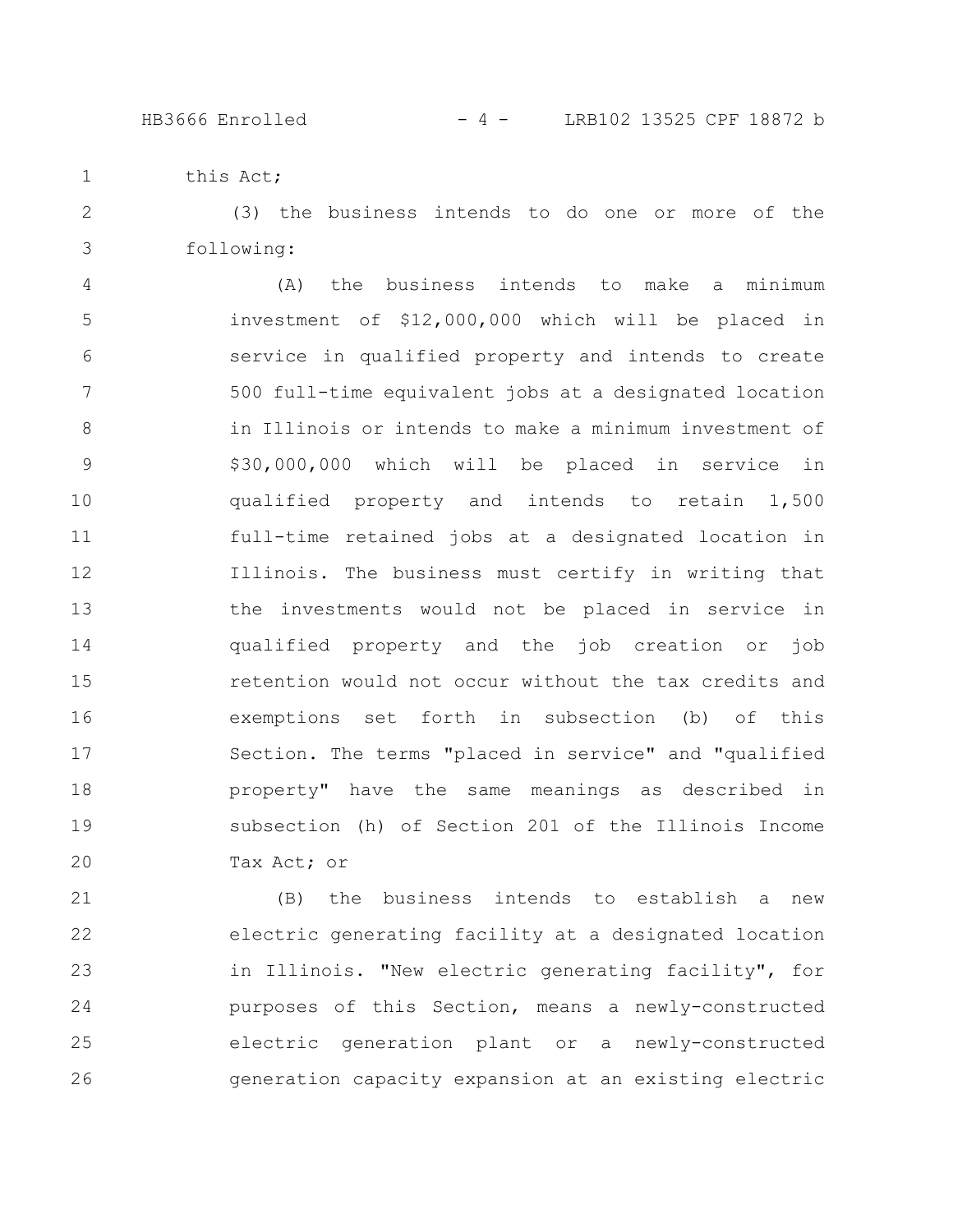generation plant, including the transmission lines and associated equipment that transfers electricity from points of supply to points of delivery, and for which such new foundation construction commenced not sooner than July 1, 2001. Such facility shall be designed to provide baseload electric generation and shall operate on a continuous basis throughout the year; and (i) shall have an aggregate rated generating capacity of at least 1,000 megawatts for all new units at one site if it uses natural gas as its primary fuel and foundation construction of the facility is commenced on or before December 31, 2004, or shall have an aggregate rated generating capacity of at least 400 megawatts for all new units at one site if it uses coal or gases derived from coal as its primary fuel and shall support the creation of at least 150 new Illinois coal mining jobs, or (ii) shall be funded through a federal Department of Energy grant before December 31, 2010 and shall support the creation of Illinois coal-mining jobs, or (iii) shall use coal gasification or integrated gasification-combined cycle units that generate electricity or chemicals, or both, and shall support the creation of Illinois coal-mining jobs. The business must certify in writing that the investments necessary to establish a new electric generating facility would not be placed in service and 1 2 3 4 5 6 7 8 9 10 11 12 13 14 15 16 17 18 19 20 21 22 23 24 25 26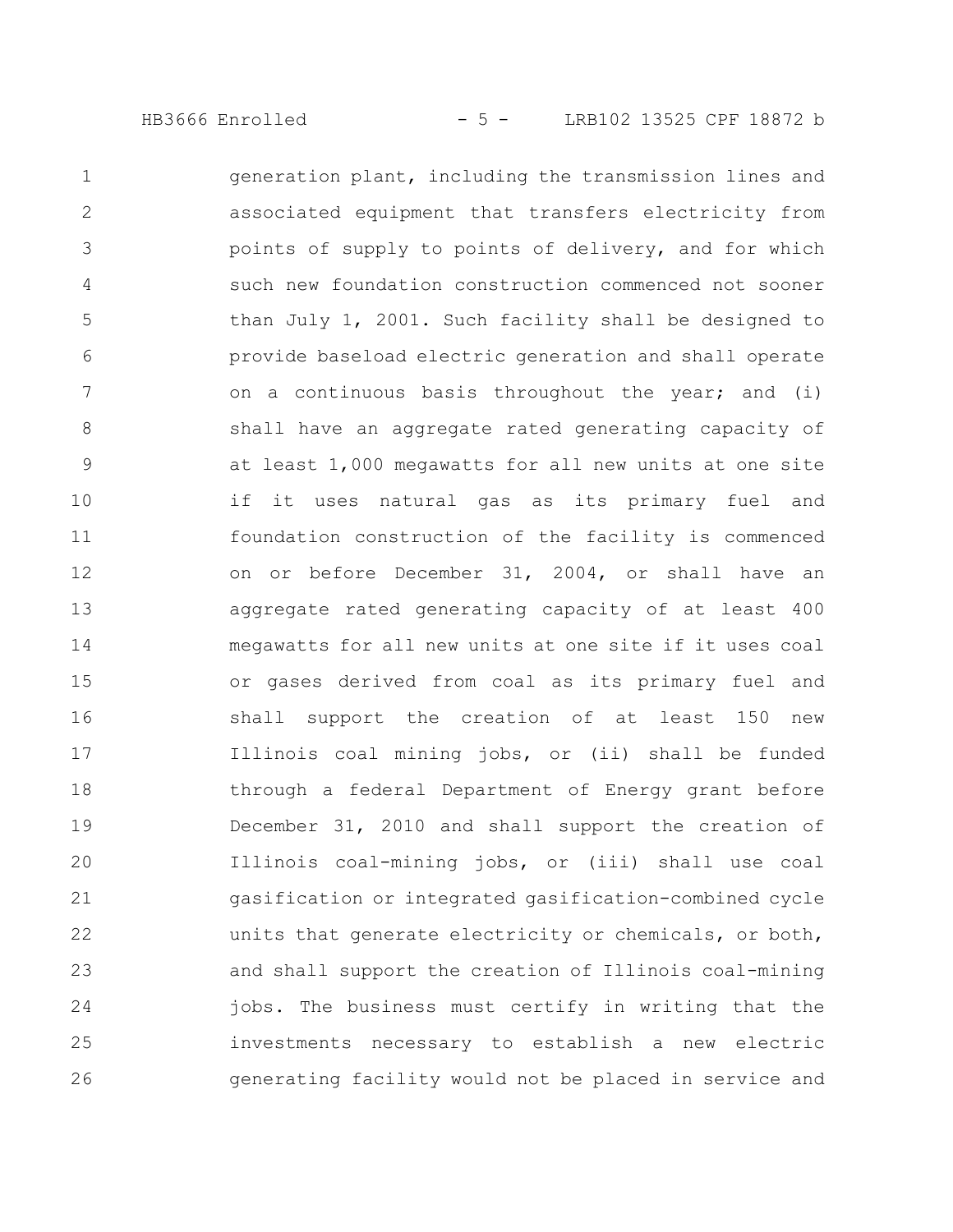HB3666 Enrolled - 6 - LRB102 13525 CPF 18872 b

the job creation in the case of a coal-fueled plant would not occur without the tax credits and exemptions set forth in subsection (b-5) of this Section. The term "placed in service" has the same meaning as described in subsection (h) of Section 201 of the Illinois Income Tax Act; or 1 2 3 4 5 6

(B-5) the business intends to establish a new gasification facility at a designated location in Illinois. As used in this Section, "new gasification facility" means a newly constructed coal gasification facility that generates chemical feedstocks or transportation fuels derived from coal (which may include, but are not limited to, methane, methanol, and nitrogen fertilizer), that supports the creation or retention of Illinois coal-mining jobs, and that qualifies for financial assistance from the Department before December 31, 2010. A new gasification facility does not include a pilot project located within Jefferson County or within a county adjacent to Jefferson County for synthetic natural gas from coal; or 7 8 9 10 11 12 13 14 15 16 17 18 19 20 21

(C) the business intends to establish production operations at a new coal mine, re-establish production operations at a closed coal mine, or expand production at an existing coal mine at a designated location in Illinois not sooner than July 1, 2001; provided that 22 23 24 25 26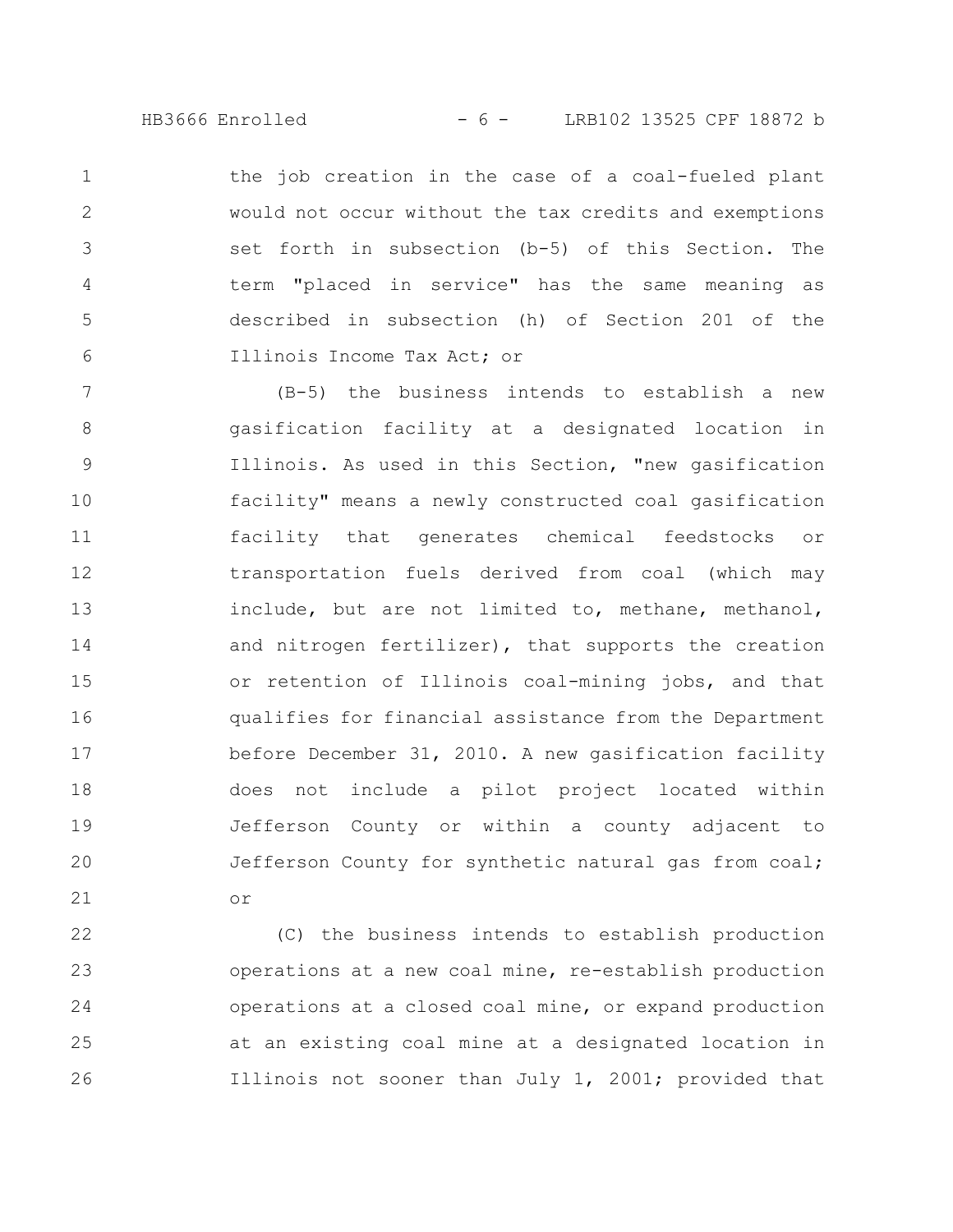HB3666 Enrolled - 7 - LRB102 13525 CPF 18872 b

the production operations result in the creation of 150 new Illinois coal mining jobs as described in subdivision (a)(3)(B) of this Section, and further provided that the coal extracted from such mine is utilized as the predominant source for a new electric generating facility. The business must certify in writing that the investments necessary to establish a new, expanded, or reopened coal mine would not be placed in service and the job creation would not occur without the tax credits and exemptions set forth in subsection (b-5) of this Section. The term "placed in service" has the same meaning as described in subsection (h) of Section 201 of the Illinois Income Tax Act; or 1 2 3 4 5 6 7 8 9 10 11 12 13 14

(D) the business intends to construct new transmission facilities or upgrade existing transmission facilities at designated locations in Illinois, for which construction commenced not sooner than July 1, 2001. For the purposes of this Section, "transmission facilities" means transmission lines with a voltage rating of 115 kilovolts or above, including associated equipment, that transfer electricity from points of supply to points of delivery and that transmit a majority of the electricity generated by a new electric generating facility designated as a High Impact Business in 15 16 17 18 19 20 21 22 23 24 25 26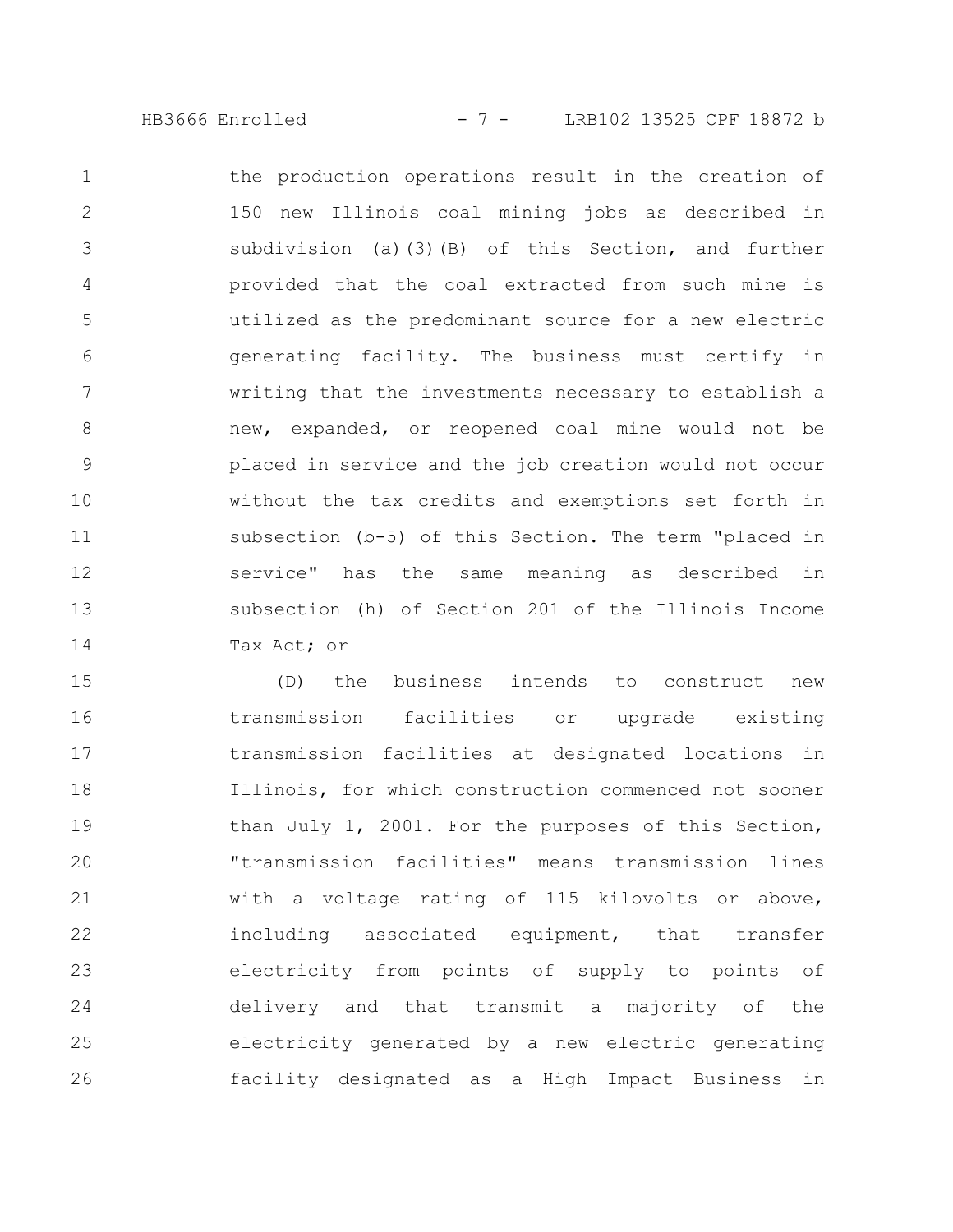HB3666 Enrolled - 8 - LRB102 13525 CPF 18872 b

accordance with this Section. The business must certify in writing that the investments necessary to construct new transmission facilities or upgrade existing transmission facilities would not be placed in service without the tax credits and exemptions set forth in subsection (b-5) of this Section. The term "placed in service" has the same meaning as described in subsection (h) of Section 201 of the Illinois Income Tax Act; or 1 2 3 4 5 6 7 8 9

(E) the business intends to establish a new wind power facility at a designated location in Illinois. For purposes of this Section, "new wind power facility" means a newly constructed electric generation facility, or a newly constructed expansion of an existing electric generation facility, placed in service on or after July 1, 2009, that generates electricity using wind energy devices, and such facility shall be deemed to include all associated transmission lines, substations, and other equipment related to the generation of electricity from wind energy devices. For purposes of this Section, "wind energy device" means any device, with a nameplate capacity of at least 0.5 megawatts, that is used in the process of converting kinetic energy from the wind to generate electricity; or 10 11 12 13 14 15 16 17 18 19 20 21 22 23 24 25

26

(F) the business commits to (i) make a minimum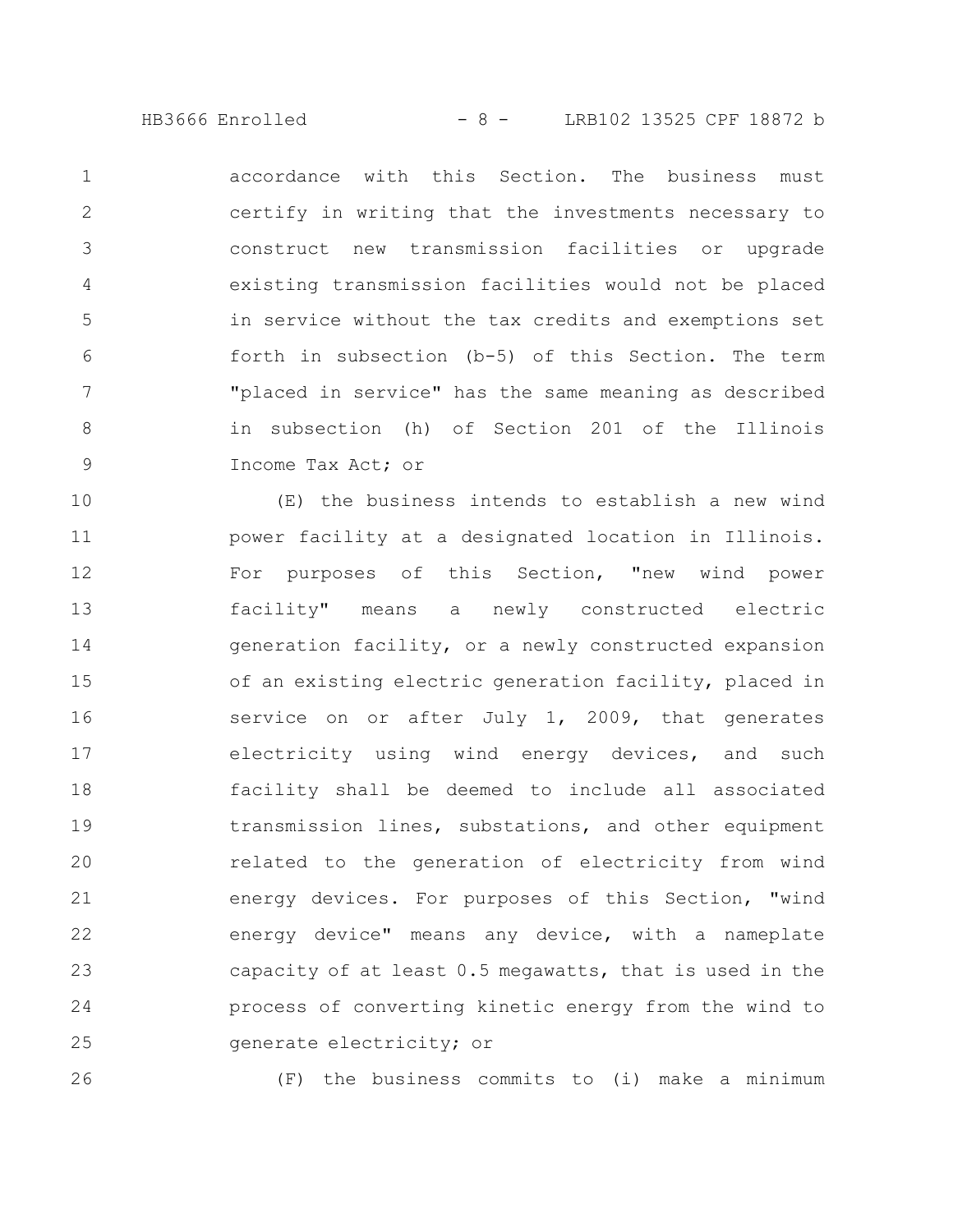investment of \$500,000,000, which will be placed in service in a qualified property, (ii) create 125 full-time equivalent jobs at a designated location in Illinois, (iii) establish a fertilizer plant at a designated location in Illinois that complies with the set-back standards as described in Table 1: Initial Isolation and Protective Action Distances in the 2012 Emergency Response Guidebook published by the United States Department of Transportation, (iv) pay a prevailing wage for employees at that location who are engaged in construction activities, and (v) secure an appropriate level of general liability insurance to protect against catastrophic failure of the fertilizer plant or any of its constituent systems; in addition, the business must agree to enter into a construction project labor agreement including provisions establishing wages, benefits, and other compensation for employees performing work under the project labor agreement at that location; for the purposes of this Section, "fertilizer plant" means a newly constructed or upgraded plant utilizing gas used in the production of anhydrous ammonia and downstream nitrogen fertilizer products for resale; for the purposes of this Section, "prevailing wage" means the hourly cash wages plus fringe benefits for training and apprenticeship programs approved by the U.S. 1 2 3 4 5 6 7 8 9 10 11 12 13 14 15 16 17 18 19 20 21 22 23 24 25 26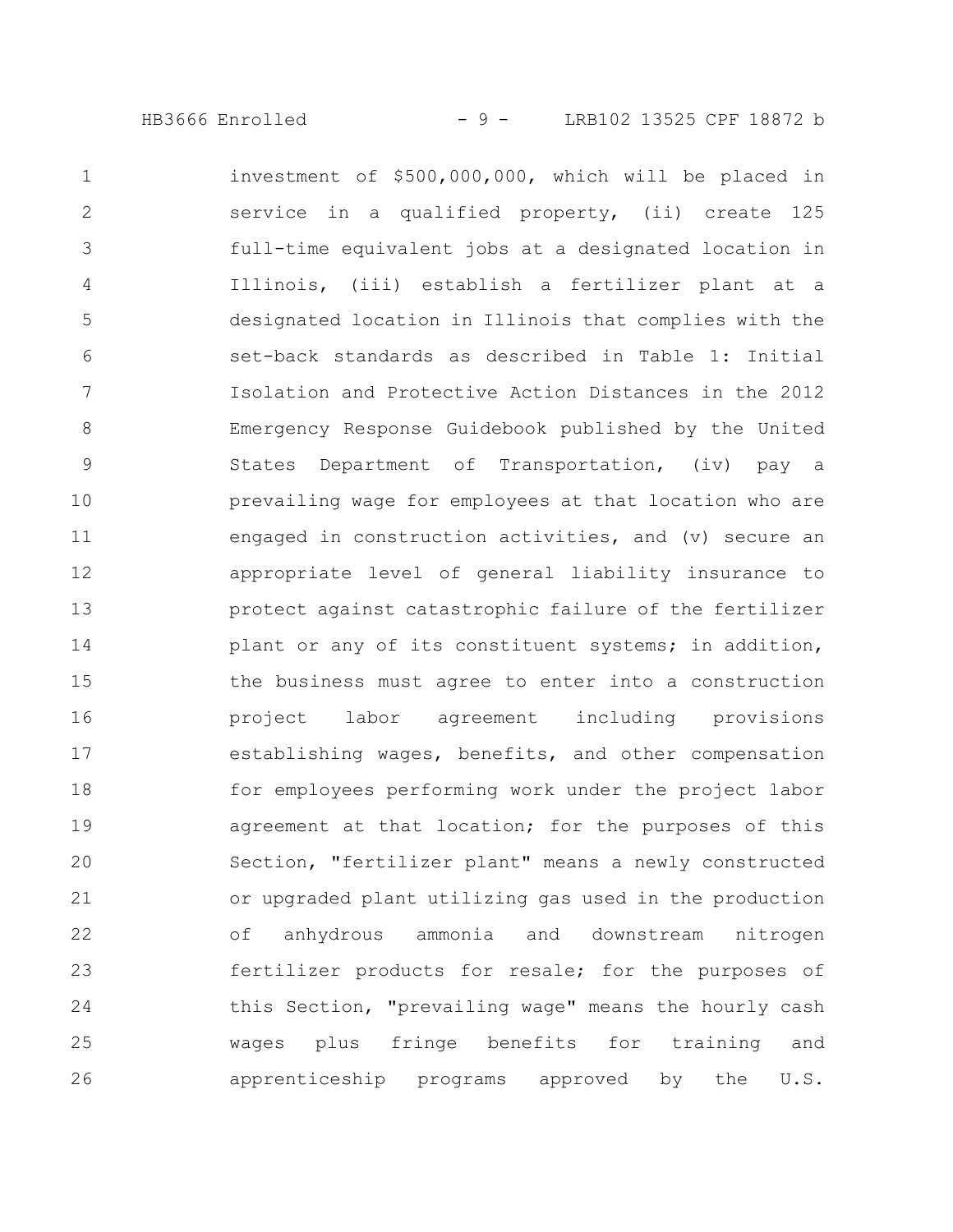HB3666 Enrolled - 10 - LRB102 13525 CPF 18872 b

Department of Labor, Bureau of Apprenticeship and Training, health and welfare, insurance, vacations and pensions paid generally, in the locality in which the work is being performed, to employees engaged in work of a similar character on public works; this paragraph (F) applies only to businesses that submit an application to the Department within 60 days after July 25, 2013 (the effective date of Public Act 98-109) this amendatory Act of the 98th General Assembly; and 1 2 3 4 5 6 7 8 9 10

(4) no later than 90 days after an application is submitted, the Department shall notify the applicant of the Department's determination of the qualification of the proposed High Impact Business under this Section. 11 12 13 14

(b) Businesses designated as High Impact Businesses pursuant to subdivision (a)(3)(A) of this Section shall qualify for the credits and exemptions described in the following Acts: Section 9-222 and Section 9-222.1A of the Public Utilities Act, subsection (h) of Section 201 of the Illinois Income Tax Act, and Section 1d of the Retailers' Occupation Tax Act; provided that these credits and exemptions described in these Acts shall not be authorized until the minimum investments set forth in subdivision (a)(3)(A) of this Section have been placed in service in qualified properties and, in the case of the exemptions described in the Public Utilities Act and Section 1d of the Retailers' Occupation Tax 15 16 17 18 19 20 21 22 23 24 25 26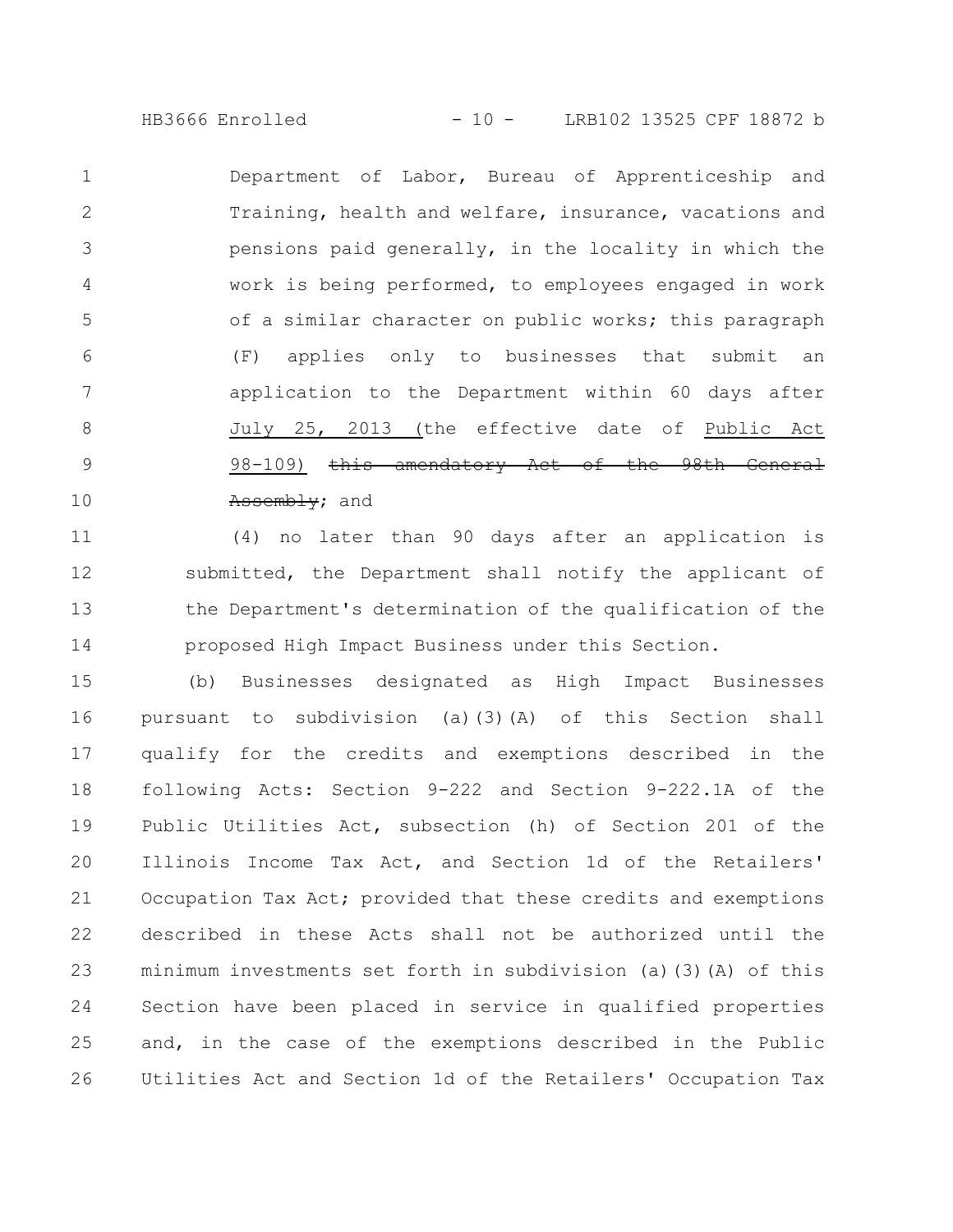HB3666 Enrolled - 11 - LRB102 13525 CPF 18872 b

Act, the minimum full-time equivalent jobs or full-time retained jobs set forth in subdivision (a)(3)(A) of this Section have been created or retained. Businesses designated as High Impact Businesses under this Section shall also qualify for the exemption described in Section 5l of the Retailers' Occupation Tax Act. The credit provided in subsection (h) of Section 201 of the Illinois Income Tax Act shall be applicable to investments in qualified property as set forth in subdivision (a)(3)(A) of this Section. 1 2 3 4 5 6 7 8 9

(b-5) Businesses designated as High Impact Businesses pursuant to subdivisions (a)(3)(B), (a)(3)(B-5), (a)(3)(C), and (a)(3)(D) of this Section shall qualify for the credits and exemptions described in the following Acts: Section 51 of the Retailers' Occupation Tax Act, Section 9-222 and Section 9-222.1A of the Public Utilities Act, and subsection (h) of Section 201 of the Illinois Income Tax Act; however, the credits and exemptions authorized under Section 9-222 and Section 9-222.1A of the Public Utilities Act, and subsection (h) of Section 201 of the Illinois Income Tax Act shall not be authorized until the new electric generating facility, the new gasification facility, the new transmission facility, or the new, expanded, or reopened coal mine is operational, except that a new electric generating facility whose primary fuel source is natural gas is eligible only for the exemption under Section 5l of the Retailers' Occupation Tax Act. 10 11 12 13 14 15 16 17 18 19 20 21 22 23 24 25

(b-6) Businesses designated as High Impact Businesses 26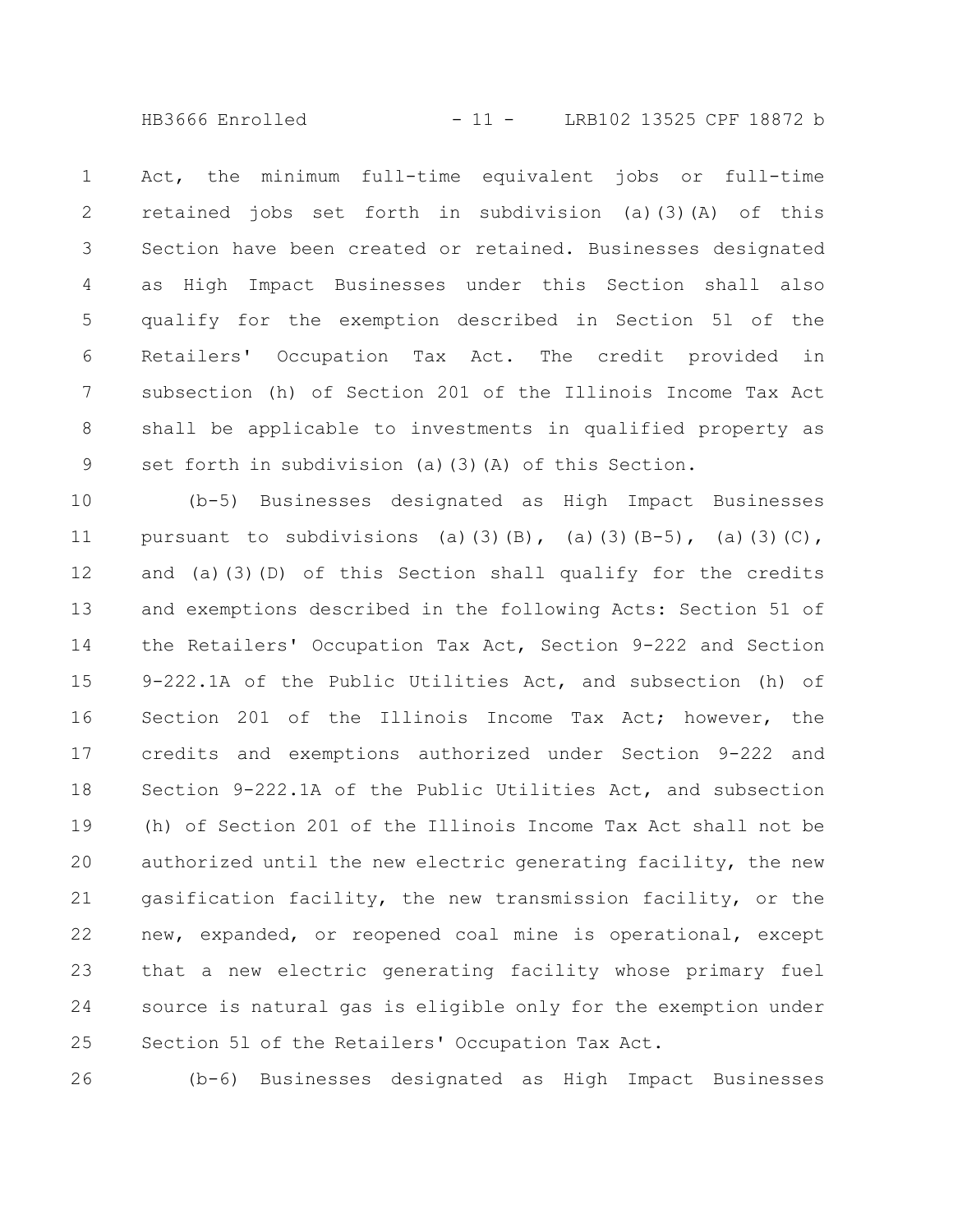HB3666 Enrolled - 12 - LRB102 13525 CPF 18872 b

pursuant to subdivision (a)(3)(E) or (a)(3)(E-5) of this Section shall qualify for the exemptions described in Section 5l of the Retailers' Occupation Tax Act; any business so designated as a High Impact Business being, for purposes of this Section, a "Wind Energy Business". 1 2 3 4 5

(b-7) Beginning on January 1, 2021, businesses designated as High Impact Businesses by the Department shall qualify for the High Impact Business construction jobs credit under subsection (h-5) of Section 201 of the Illinois Income Tax Act if the business meets the criteria set forth in subsection (i) of this Section. The total aggregate amount of credits awarded under the Blue Collar Jobs Act (Article 20 of Public Act 101-9 this amendatory Act of the 101st General Assembly) shall not exceed \$20,000,000 in any State fiscal year. 6 7 8 9 10 11 12 13 14

(c) High Impact Businesses located in federally designated foreign trade zones or sub-zones are also eligible for additional credits, exemptions and deductions as described in the following Acts: Section 9-221 and Section 9-222.1 of the Public Utilities Act; and subsection (g) of Section 201, and Section 203 of the Illinois Income Tax Act. 15 16 17 18 19 20

(d) Except for businesses contemplated under subdivision (a)(3)(E) or (a)(3)(E-5) of this Section, existing Illinois businesses which apply for designation as a High Impact Business must provide the Department with the prospective plan for which 1,500 full-time retained jobs would be eliminated in the event that the business is not designated. 21 22 23 24 25 26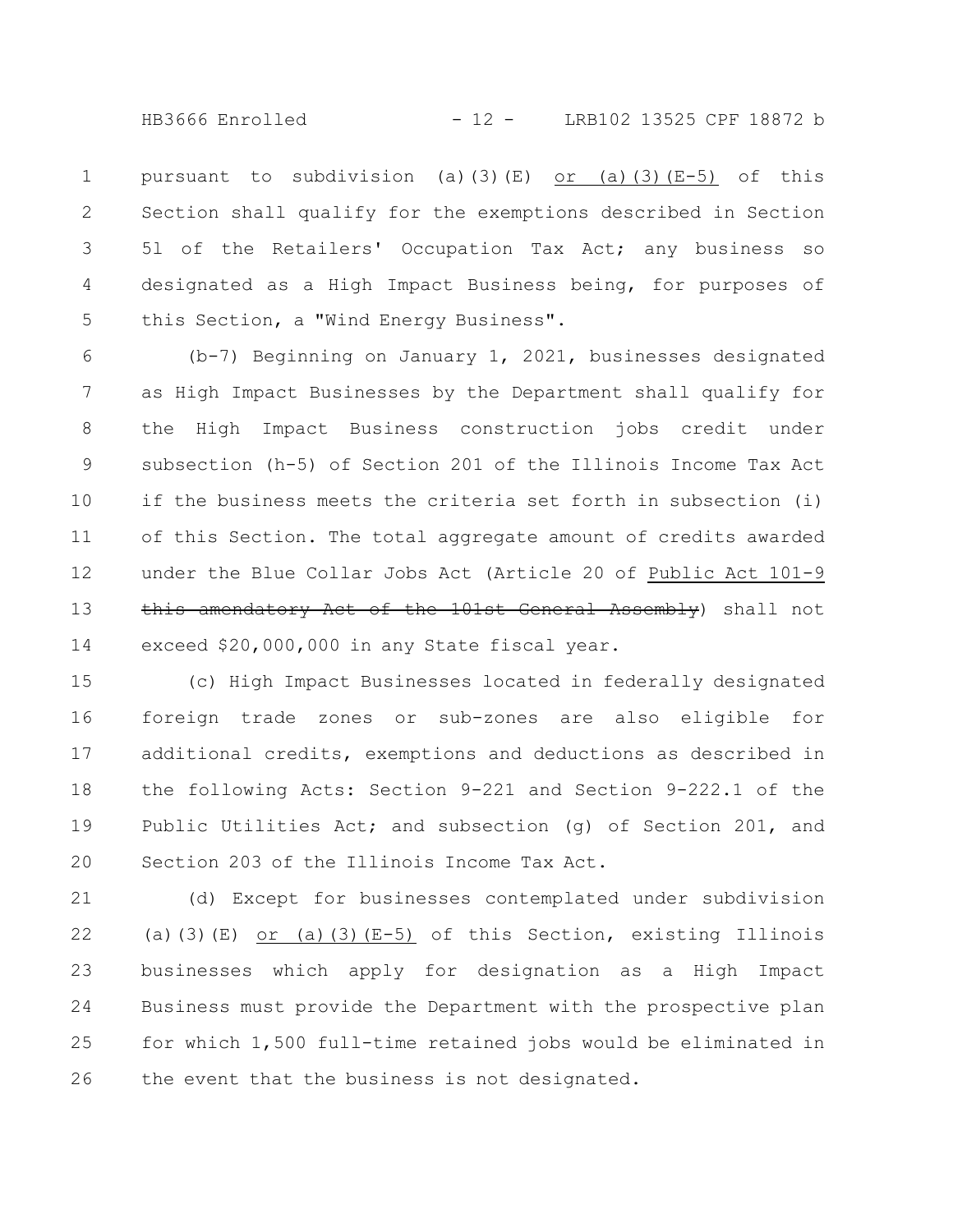HB3666 Enrolled - 13 - LRB102 13525 CPF 18872 b

(e) Except for new wind power facilities contemplated under subdivision (a)(3)(E) of this Section, new proposed facilities which apply for designation as High Impact Business must provide the Department with proof of alternative non-Illinois sites which would receive the proposed investment and job creation in the event that the business is not designated as a High Impact Business. 1 2 3 4 5 6 7

(f) Except for businesses contemplated under subdivision (a)(3)(E) of this Section, in the event that a business is designated a High Impact Business and it is later determined after reasonable notice and an opportunity for a hearing as provided under the Illinois Administrative Procedure Act, that the business would have placed in service in qualified property the investments and created or retained the requisite number of jobs without the benefits of the High Impact Business designation, the Department shall be required to immediately revoke the designation and notify the Director of the Department of Revenue who shall begin proceedings to recover all wrongfully exempted State taxes with interest. The business shall also be ineligible for all State funded Department programs for a period of 10 years. 8 9 10 11 12 13 14 15 16 17 18 19 20 21

(g) The Department shall revoke a High Impact Business designation if the participating business fails to comply with the terms and conditions of the designation. However, the penalties for new wind power facilities or Wind Energy Businesses for failure to comply with any of the terms or 22 23 24 25 26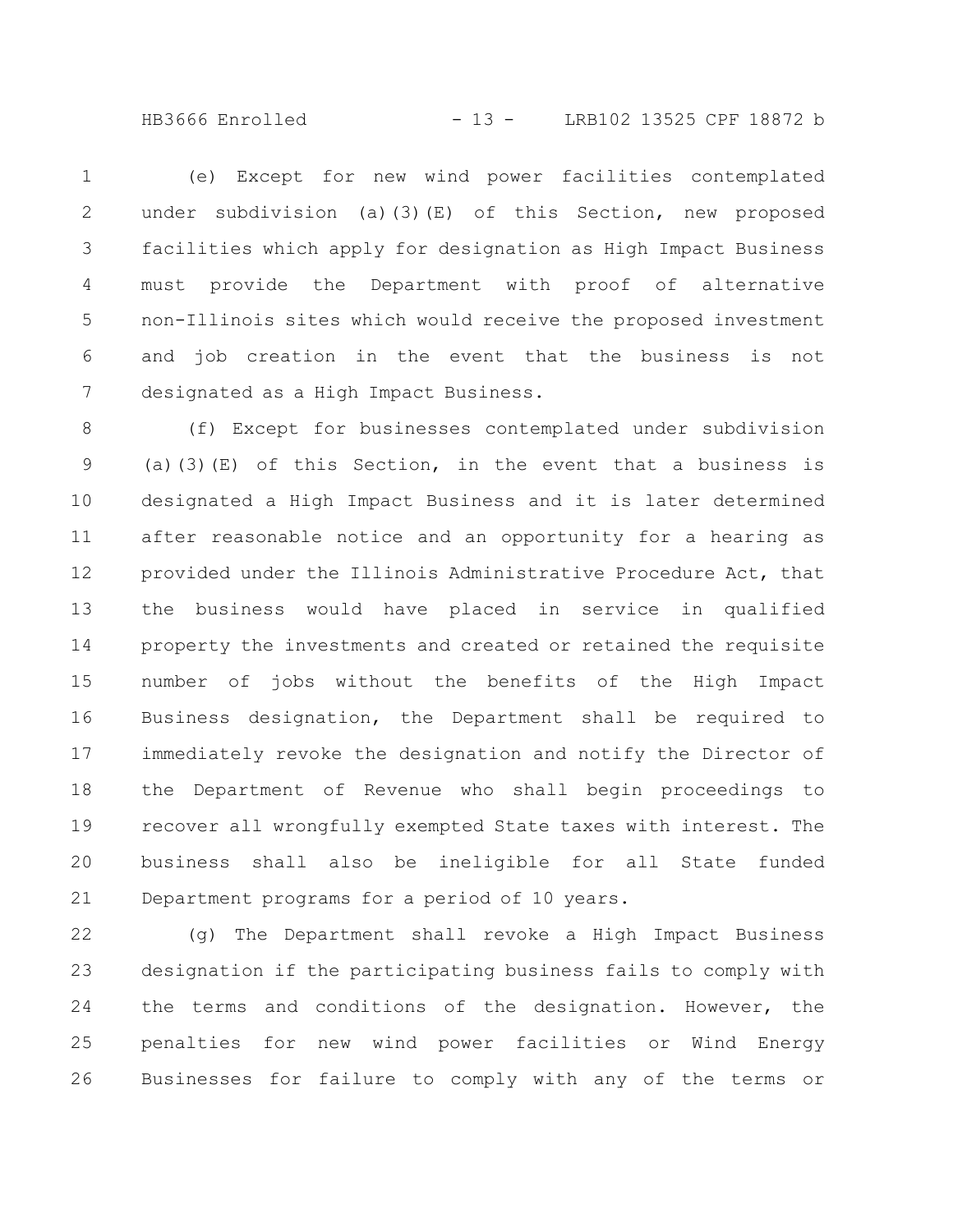HB3666 Enrolled - 14 - LRB102 13525 CPF 18872 b

conditions of the Illinois Prevailing Wage Act shall be only those penalties identified in the Illinois Prevailing Wage Act, and the Department shall not revoke a High Impact Business designation as a result of the failure to comply with any of the terms or conditions of the Illinois Prevailing Wage Act in relation to a new wind power facility or a Wind Energy Business. 1 2 3 4 5 6 7

(h) Prior to designating a business, the Department shall provide the members of the General Assembly and Commission on Government Forecasting and Accountability with a report setting forth the terms and conditions of the designation and guarantees that have been received by the Department in relation to the proposed business being designated. 8 9 10 11 12 13

(i) High Impact Business construction jobs credit. Beginning on January 1, 2021, a High Impact Business may receive a tax credit against the tax imposed under subsections (a) and (b) of Section 201 of the Illinois Income Tax Act in an amount equal to 50% of the amount of the incremental income tax attributable to High Impact Business construction jobs credit employees employed in the course of completing a High Impact Business construction jobs project. However, the High Impact Business construction jobs credit may equal 75% of the amount of the incremental income tax attributable to High Impact Business construction jobs credit employees if the High Impact Business construction jobs credit project is located in an underserved area. 14 15 16 17 18 19 20 21 22 23 24 25 26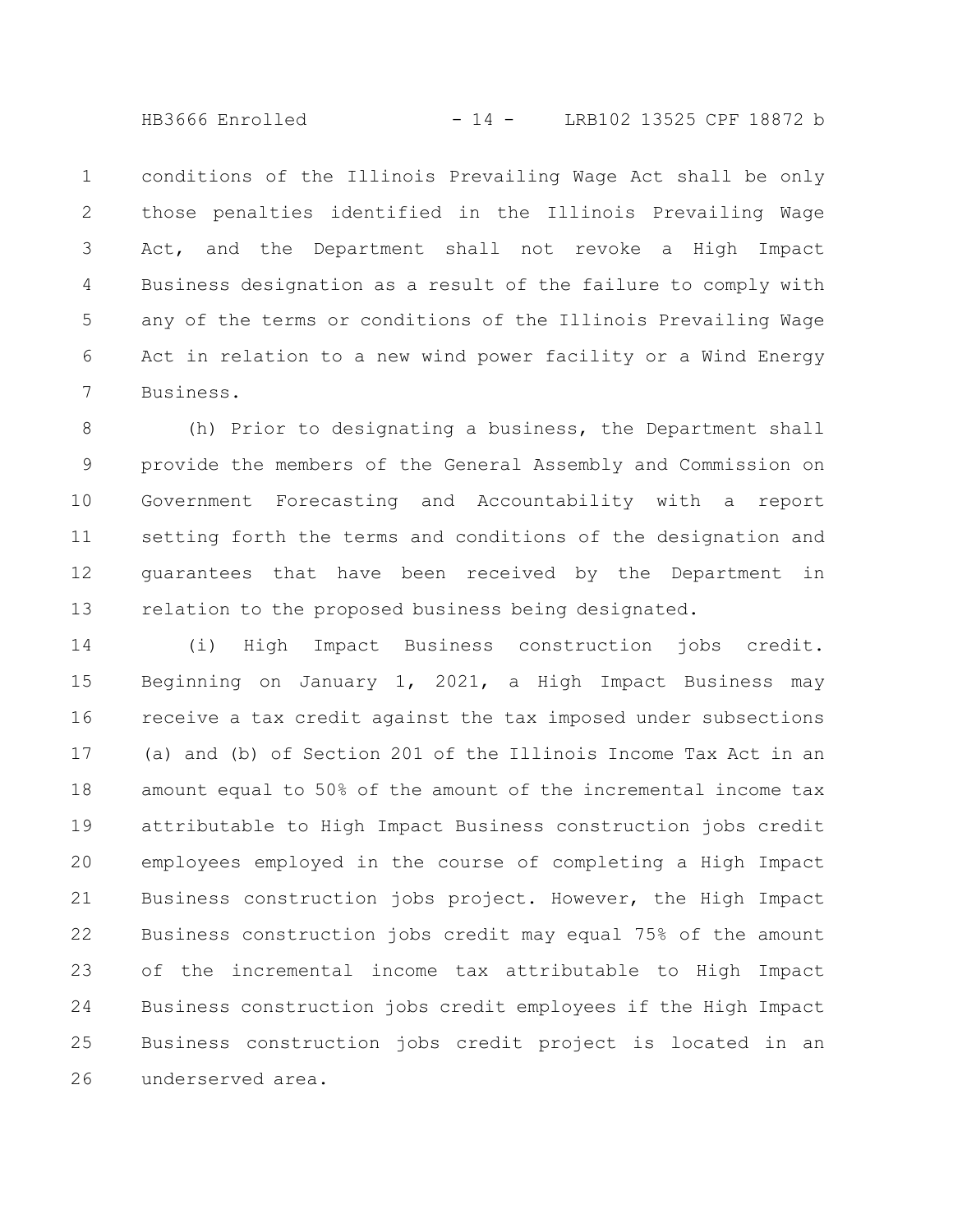HB3666 Enrolled - 15 - LRB102 13525 CPF 18872 b

The Department shall certify to the Department of Revenue: (1) the identity of taxpayers that are eligible for the High Impact Business construction jobs credit; and (2) the amount of High Impact Business construction jobs credits that are claimed pursuant to subsection (h-5) of Section 201 of the Illinois Income Tax Act in each taxable year. Any business entity that receives a High Impact Business construction jobs credit shall maintain a certified payroll pursuant to subsection (i) of this Section. 1 2 3 4 5 6 7 8 9

10

As used in this subsection (i):

"High Impact Business construction jobs credit" means an amount equal to 50% (or 75% if the High Impact Business construction project is located in an underserved area) of the incremental income tax attributable to High Impact Business construction job employees. The total aggregate amount of credits awarded under the Blue Collar Jobs Act (Article 20 of Public Act 101-9 this amendatory Act of the 101st General Assembly) shall not exceed \$20,000,000 in any State fiscal year 11 12 13 14 15 16 17 18 19

"High Impact Business construction job employee" means a laborer or worker who is employed by an Illinois contractor or subcontractor in the actual construction work on the site of a High Impact Business construction job project. 20 21 22 23

"High Impact Business construction jobs project" means building a structure or building or making improvements of any kind to real property, undertaken and commissioned by a 24 25 26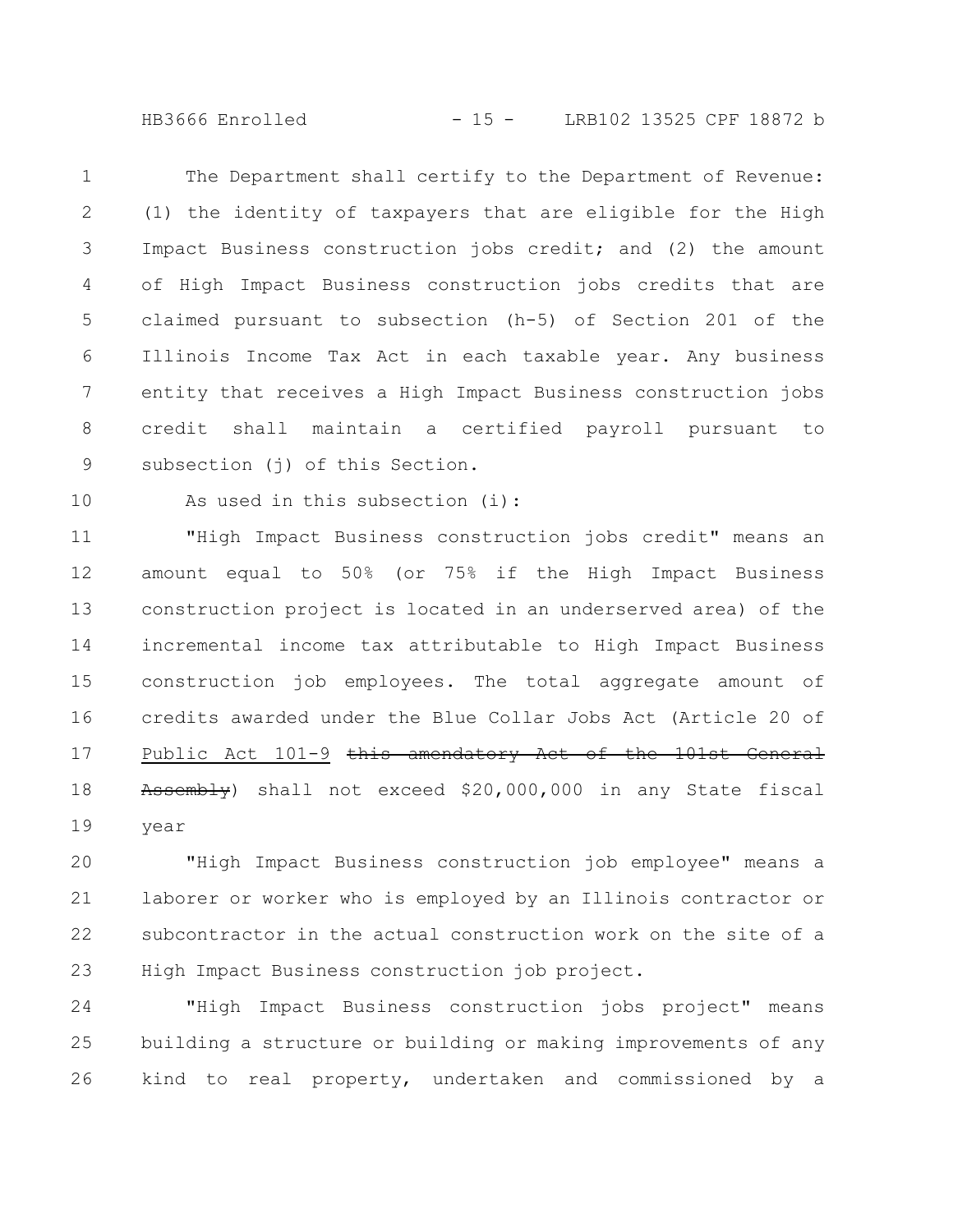HB3666 Enrolled - 16 - LRB102 13525 CPF 18872 b

business that was designated as a High Impact Business by the Department. The term "High Impact Business construction jobs project" does not include the routine operation, routine repair, or routine maintenance of existing structures, buildings, or real property. 1 2 3 4 5

"Incremental income tax" means the total amount withheld during the taxable year from the compensation of High Impact Business construction job employees. 6 7 8

"Underserved area" means a geographic area that meets one or more of the following conditions: 9 10

(1) the area has a poverty rate of at least 20% according to the latest federal decennial census; 11 12

(2) 75% or more of the children in the area participate in the federal free lunch program according to reported statistics from the State Board of Education; 13 14 15

(3) at least 20% of the households in the area receive assistance under the Supplemental Nutrition Assistance Program (SNAP); or 16 17 18

(4) the area has an average unemployment rate, as determined by the Illinois Department of Employment Security, that is more than 120% of the national unemployment average, as determined by the U.S. Department of Labor, for a period of at least 2 consecutive calendar years preceding the date of the application. 19 20 21 22 23 24

(j) Each contractor and subcontractor who is engaged in and executing a High Impact Business Construction jobs 25 26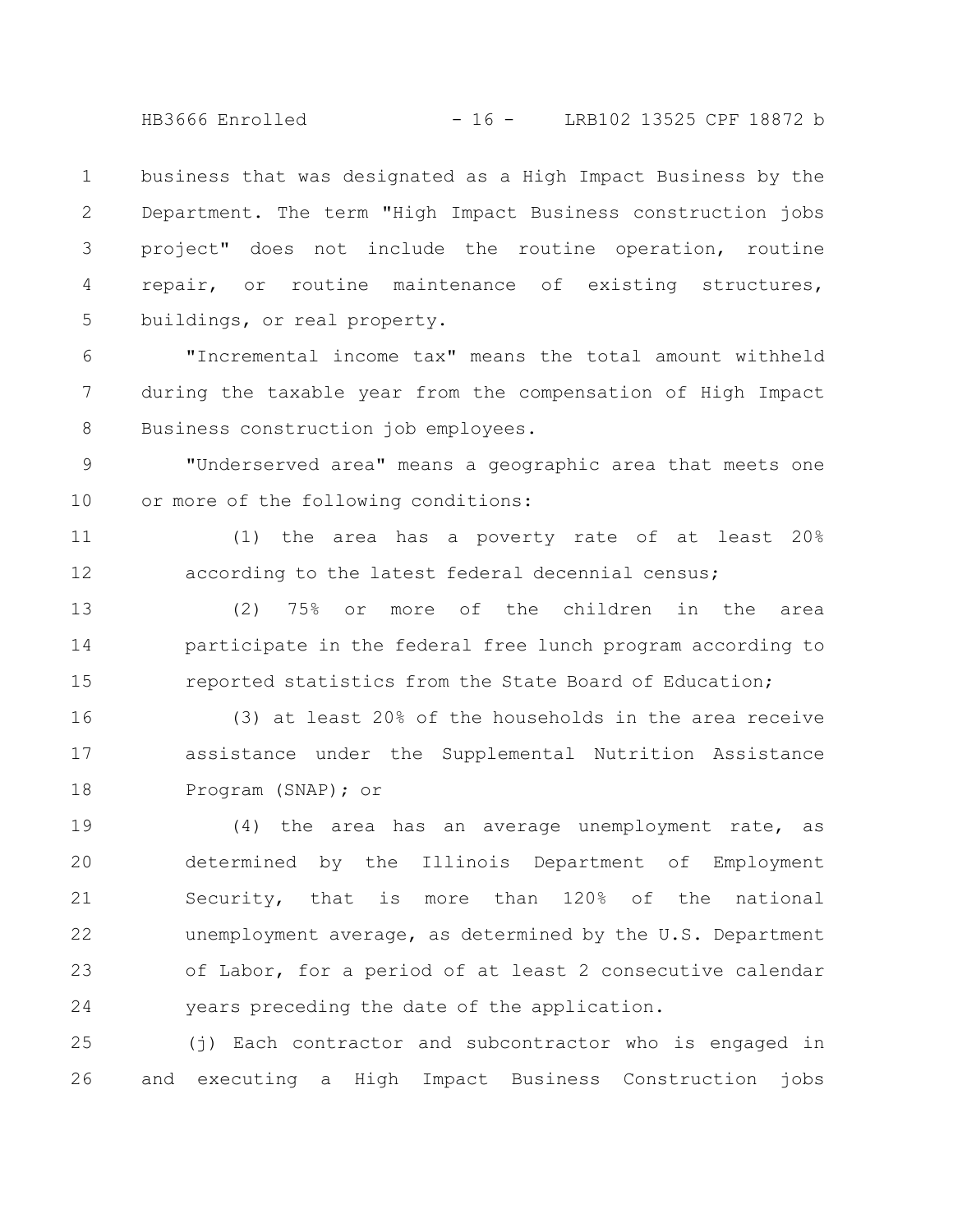HB3666 Enrolled - 17 - LRB102 13525 CPF 18872 b

project, as defined under subsection (i) of this Section, for a business that is entitled to a credit pursuant to subsection (i) of this Section shall: 1 2 3

(1) make and keep, for a period of 5 years from the date of the last payment made on or after June 5, 2019 (the effective date of Public Act 101-9) this amendatory Act of the 101st General Assembly on a contract or subcontract for a High Impact Business Construction Jobs Project, records for all laborers and other workers employed by the contractor or subcontractor on the project; the records shall include: 4 5 6 7 8 9 10 11

12

14

(A) the worker's name;

(B) the worker's address; 13

(C) the worker's telephone number, if available;

(D) the worker's social security number; 15

(E) the worker's classification or classifications; 16 17

(F) the worker's gross and net wages paid in each pay period; 18 19

(G) the worker's number of hours worked each day; (H) the worker's starting and ending times of work each day; (I) the worker's hourly wage rate; and 20 21 22 23

(J) the worker's hourly overtime wage rate; 24

(K) the worker's race and ethnicity; and 25

(L) the worker's gender; 26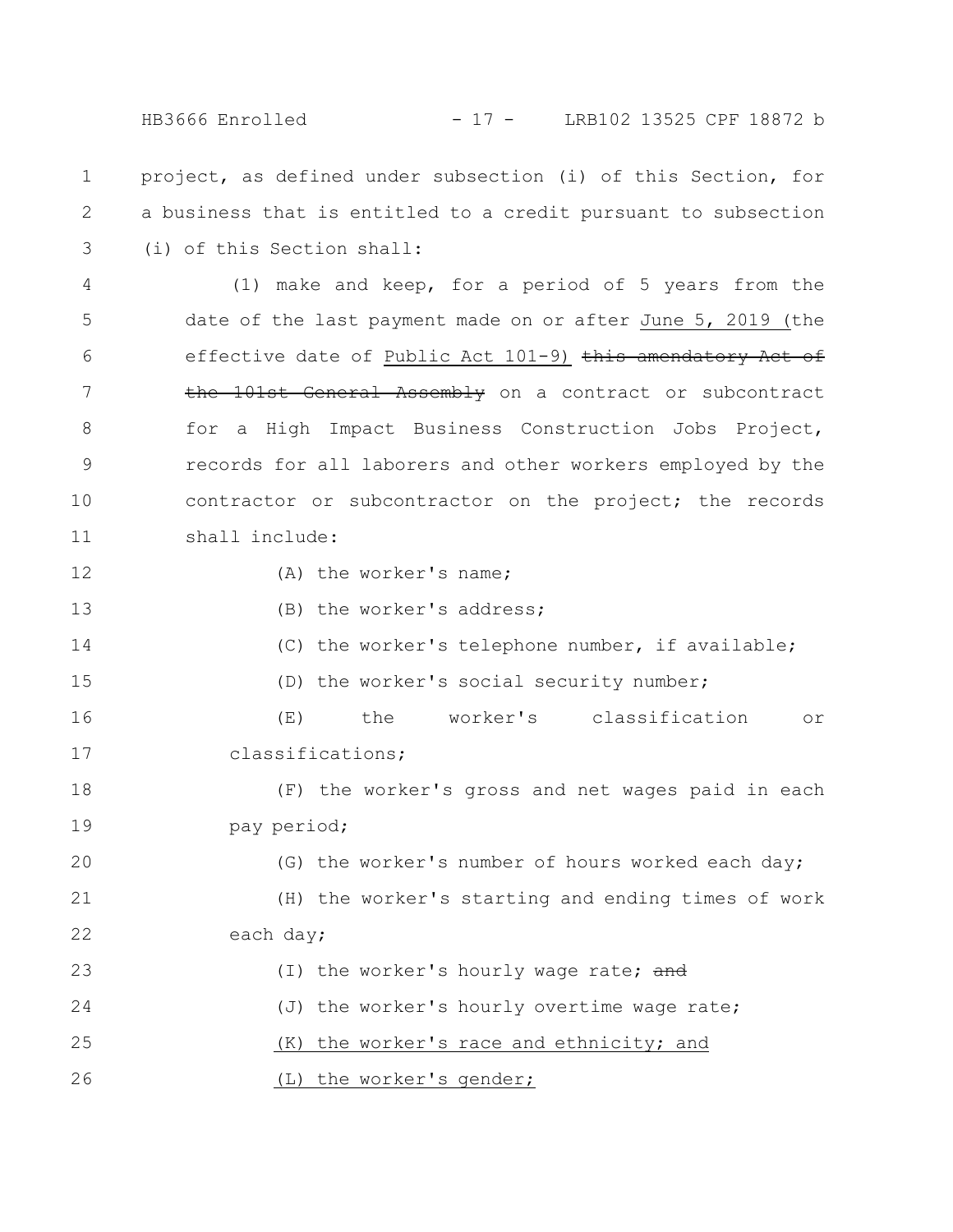(2) no later than the 15th day of each calendar month, provide a certified payroll for the immediately preceding month to the taxpayer in charge of the High Impact Business construction jobs project; within 5 business days after receiving the certified payroll, the taxpayer shall file the certified payroll with the Department of Labor and the Department of Commerce and Economic Opportunity; a certified payroll must be filed for only those calendar months during which construction on a High Impact Business construction jobs project has occurred; the certified payroll shall consist of a complete copy of the records identified in paragraph (1) of this subsection (j), but may exclude the starting and ending times of work each day; the certified payroll shall be accompanied by a statement signed by the contractor or subcontractor or an officer, employee, or agent of the contractor or subcontractor which avers that: 1 2 3 4 5 6 7 8 9 10 11 12 13 14 15 16 17

(A) he or she has examined the certified payroll records required to be submitted by the Act and such records are true and accurate; and 18 19 20

(B) the contractor or subcontractor is aware that filing a certified payroll that he or she knows to be false is a Class A misdemeanor. 21 22 23

A general contractor is not prohibited from relying on a certified payroll of a lower-tier subcontractor, provided the general contractor does not knowingly rely upon a 24 25 26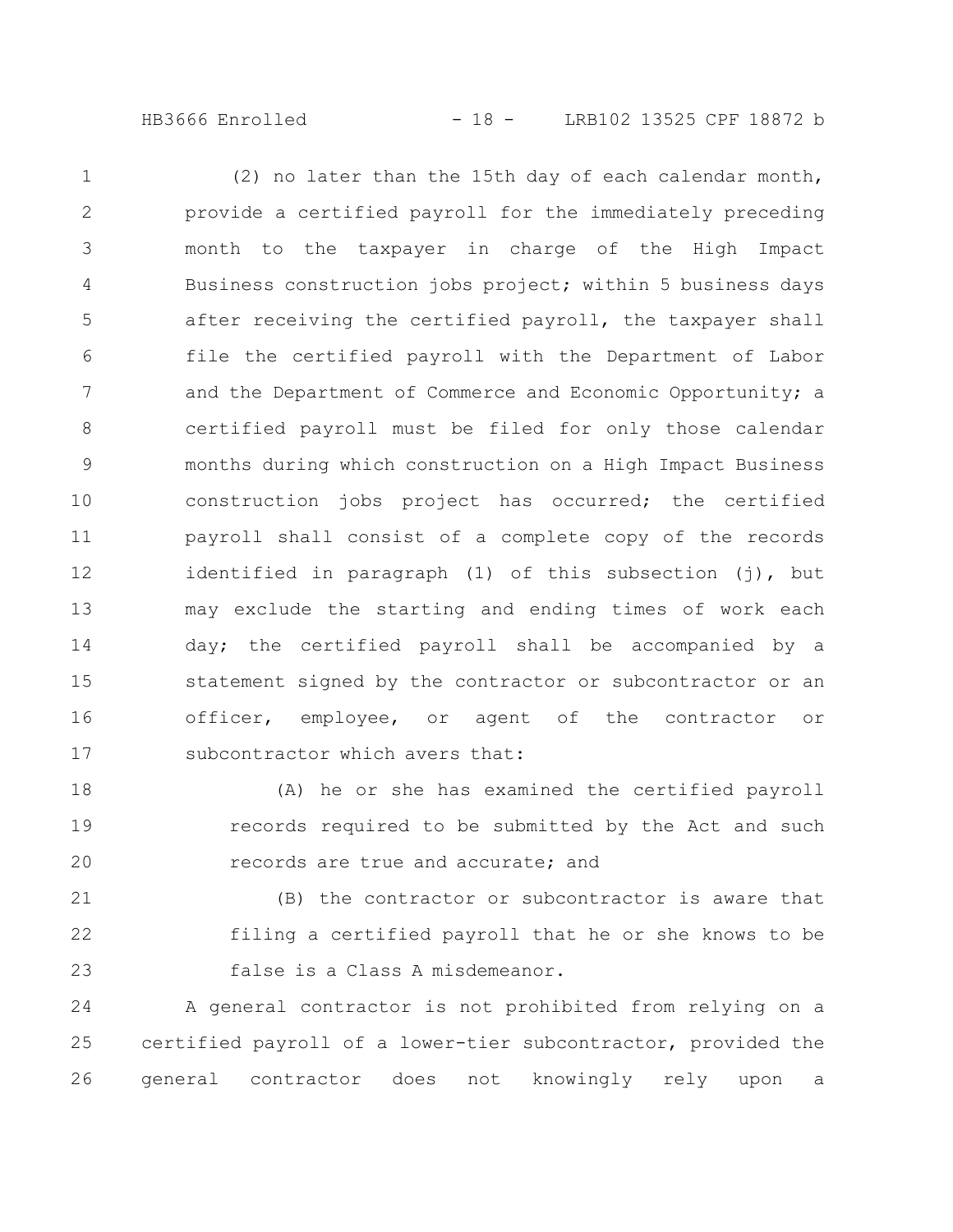HB3666 Enrolled - 19 - LRB102 13525 CPF 18872 b

subcontractor's false certification. 1

Any contractor or subcontractor subject to this subsection, and any officer, employee, or agent of such contractor or subcontractor whose duty as an officer, employee, or agent it is to file a certified payroll under this subsection, who willfully fails to file such a certified payroll on or before the date such certified payroll is required by this paragraph to be filed and any person who willfully files a false certified payroll that is false as to any material fact is in violation of this Act and guilty of a Class A misdemeanor. 2 3 4 5 6 7 8 9 10 11

The taxpayer in charge of the project shall keep the records submitted in accordance with this subsection on or after June 5, 2019 (the effective date of Public Act 101-9) this amendatory Act of the 101st General Assembly for a period of 5 years from the date of the last payment for work on a contract or subcontract for the High Impact Business construction jobs project. 12 13 14 15 16 17 18

The records submitted in accordance with this subsection shall be considered public records, except an employee's address, telephone number, and social security number, and made available in accordance with the Freedom of Information Act. The Department of Labor shall accept any reasonable submissions by the contractor that meet the requirements of this subsection (i) and shall share the information with the Department in order to comply with the awarding of a High 19 20 21 22 23 24 25 26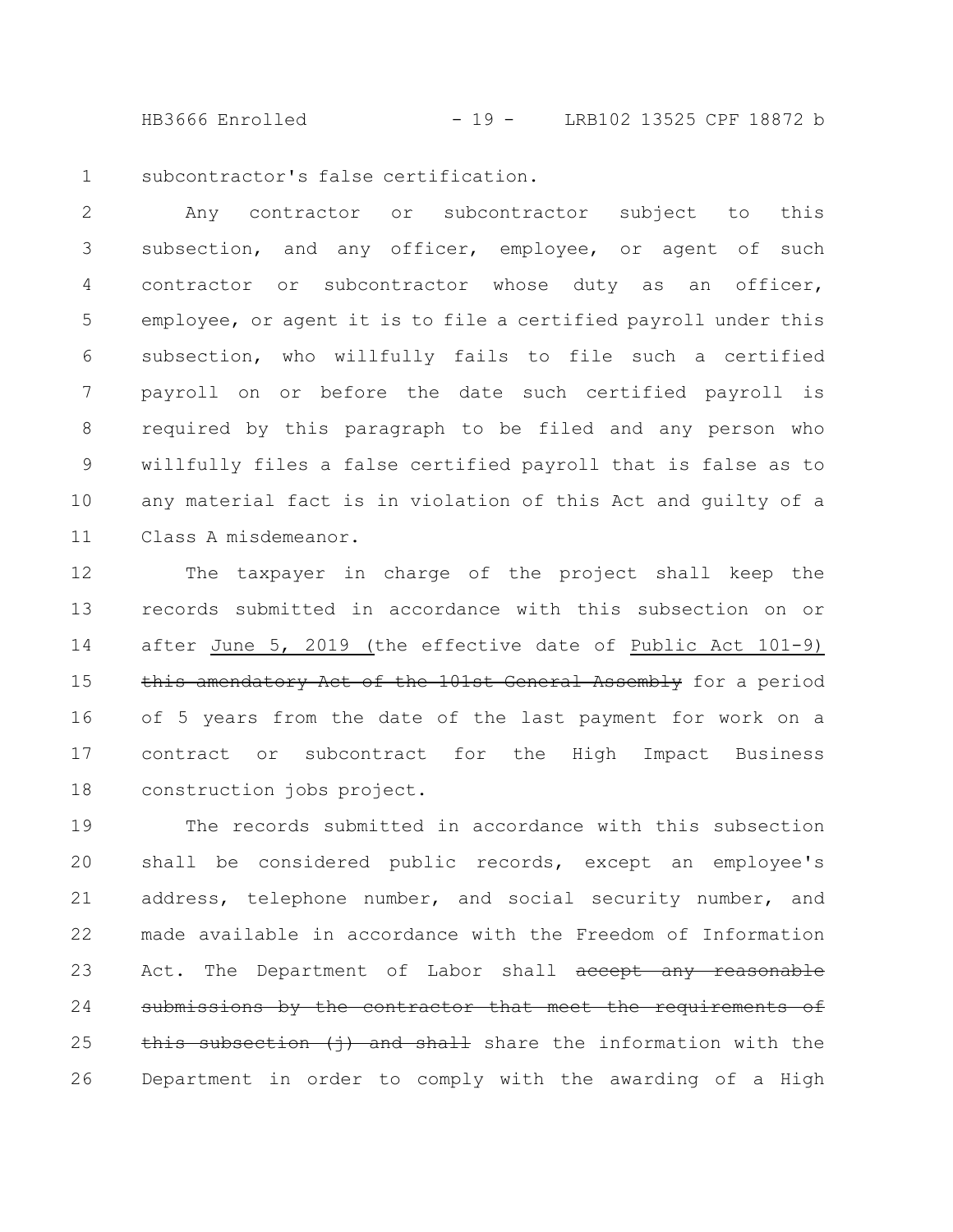HB3666 Enrolled - 20 - LRB102 13525 CPF 18872 b

Impact Business construction jobs credit. A contractor, subcontractor, or public body may retain records required under this Section in paper or electronic format. 1 2 3

(k) Upon 7 business days' notice, each contractor and subcontractor shall make available for inspection and copying at a location within this State during reasonable hours, the records identified in this subsection (j) to the taxpayer in charge of the High Impact Business construction jobs project, its officers and agents, the Director of the Department of Labor and his or her deputies and agents, and to federal, State, or local law enforcement agencies and prosecutors. (Source: P.A. 101-9, eff. 6-5-19; revised 7-12-19.) 4 5 6 7 8 9 10 11 12

Section 15. The Public Utilities Act is amended by changing Section 5-117 as follows: 13 14

(220 ILCS 5/5-117) 15

Sec. 5-117. Supplier diversity goals. 16

(a) The public policy of this State is to collaboratively work with companies that serve Illinois residents to improve their supplier diversity in a non-antagonistic manner. 17 18 19

(b) The Commission shall require all gas, electric, and water companies with at least 100,000 customers under its authority, as well as suppliers of wind energy, solar energy, hydroelectricity, nuclear energy, and any other supplier of energy within this State other than wind energy and 20 21 22 23 24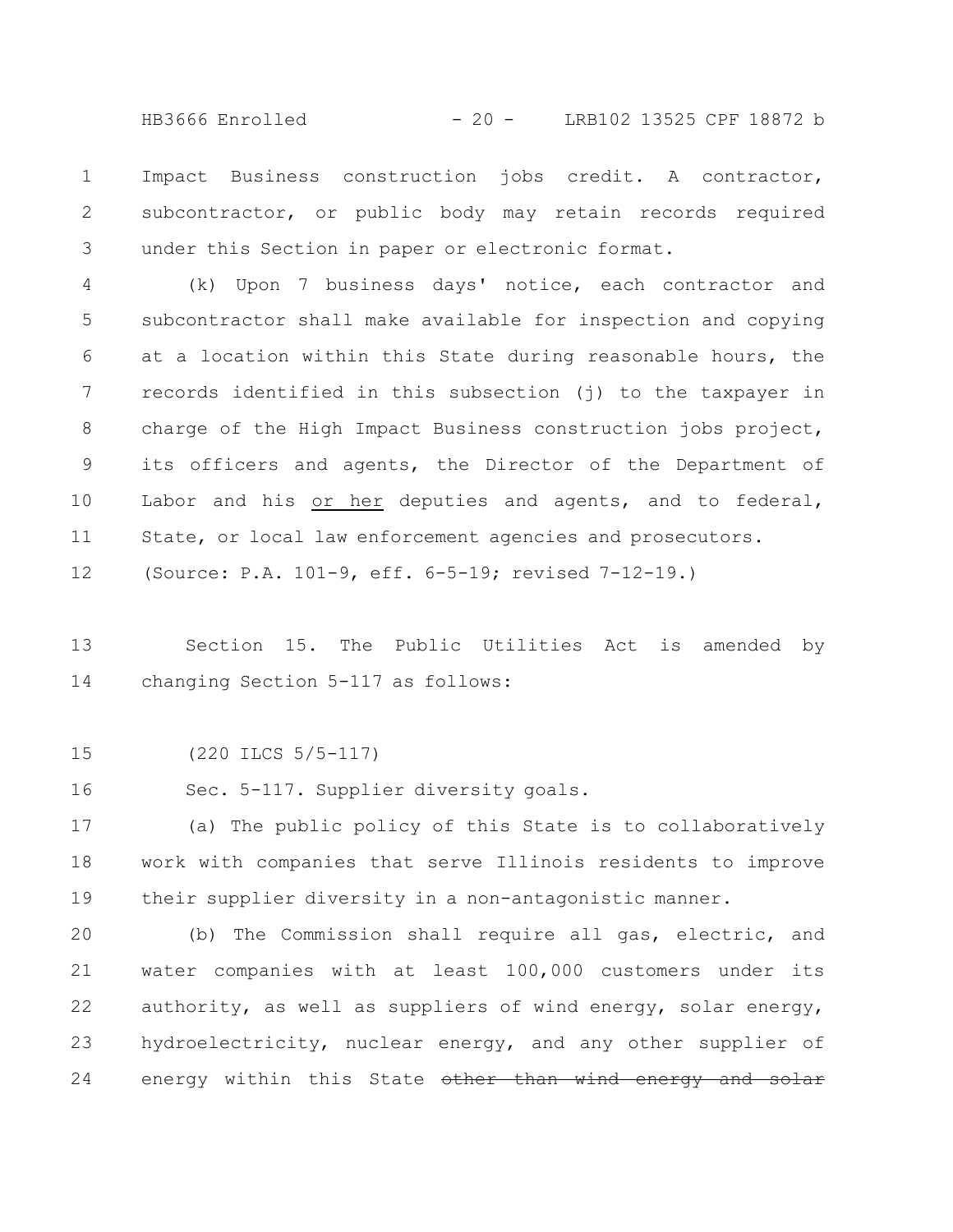HB3666 Enrolled - 21 - LRB102 13525 CPF 18872 b

energy required to comply with the reporting requirements under Section 1505-215 of the Department of Labor Law of the Civil Administrative Code of Illinois, to submit an annual report by April 15, 2015 and every April 15 thereafter, in a searchable Adobe PDF format, on all procurement goals and actual spending for female-owned, minority-owned, veteran-owned, and small business enterprises in the previous calendar year. These goals shall be expressed as a percentage of the total work performed by the entity submitting the report, and the actual spending for all female-owned, minority-owned, veteran-owned, and small business enterprises shall also be expressed as a percentage of the total work performed by the entity submitting the report. 1 2 3 4 5 6 7 8 9 10 11 12 13

(c) Each participating company in its annual report shall include the following information: 14 15

(1) an explanation of the plan for the next year to increase participation; 16 17

18

(2) an explanation of the plan to increase the goals;

(3) the areas of procurement each company shall be actively seeking more participation in the next year; 19 20

(4) an outline of the plan to alert and encourage potential vendors in that area to seek business from the company; 21 22 23

(5) an explanation of the challenges faced in finding quality vendors and offer any suggestions for what the Commission could do to be helpful to identify those 24 25 26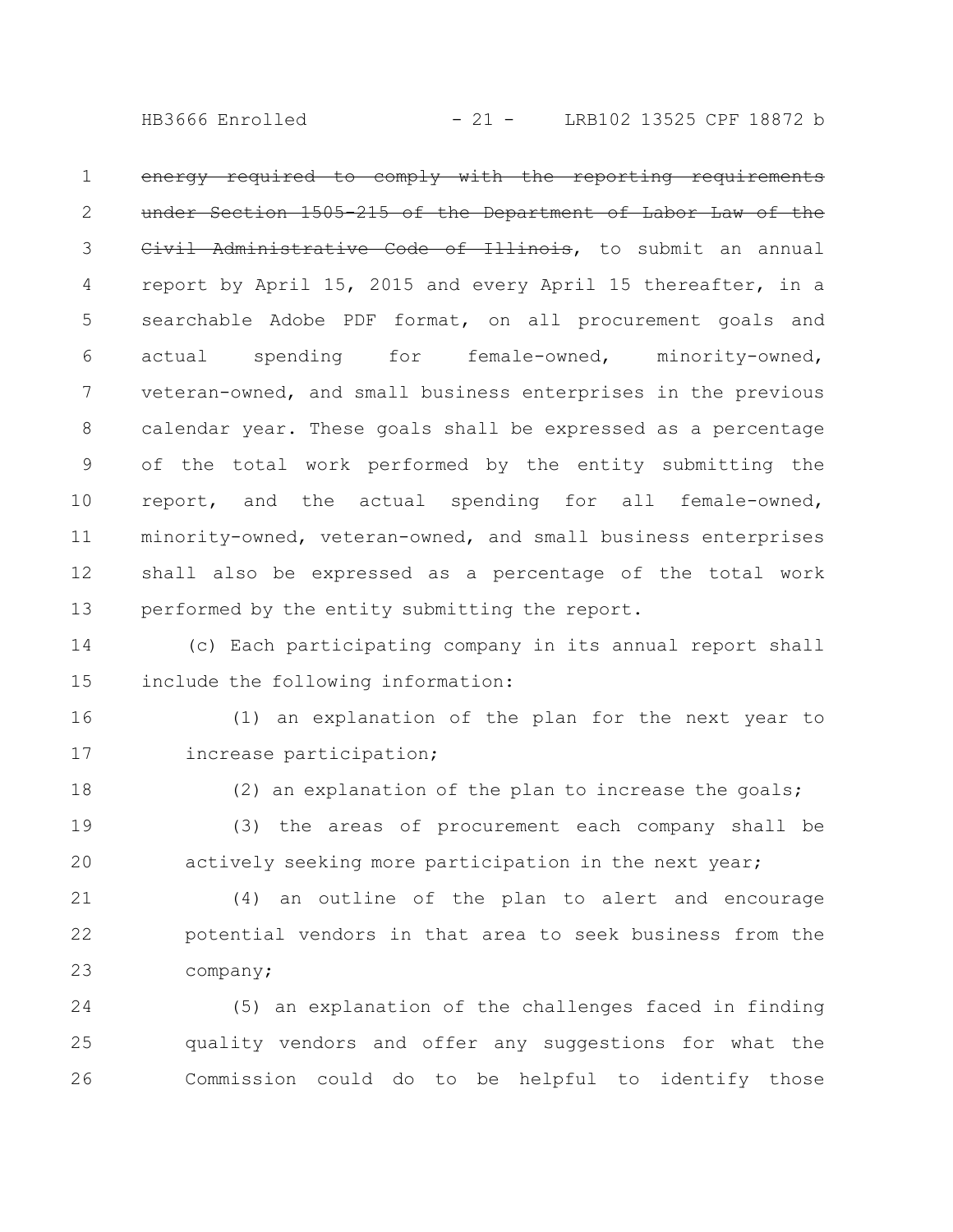vendors; 1

(6) a list of the certifications the company recognizes; 2 3

(7) the point of contact for any potential vendor who wishes to do business with the company and explain the process for a vendor to enroll with the company as a minority-owned, women-owned, or veteran-owned company; and 4 5 6 7

(8) any particular success stories to encourage other companies to emulate best practices. 8 9

(d) Each annual report shall include as much State-specific data as possible. If the submitting entity does not submit State-specific data, then the company shall include any national data it does have and explain why it could not submit State-specific data and how it intends to do so in future reports, if possible. 10 11 12 13 14 15

(e) Each annual report shall include the rules, regulations, and definitions used for the procurement goals in the company's annual report. 16 17 18

(f) The Commission and all participating entities shall hold an annual workshop open to the public in 2015 and every year thereafter on the state of supplier diversity to collaboratively seek solutions to structural impediments to achieving stated goals, including testimony from each participating entity as well as subject matter experts and advocates. The Commission shall publish a database on its website of the point of contact for each participating entity 19 20 21 22 23 24 25 26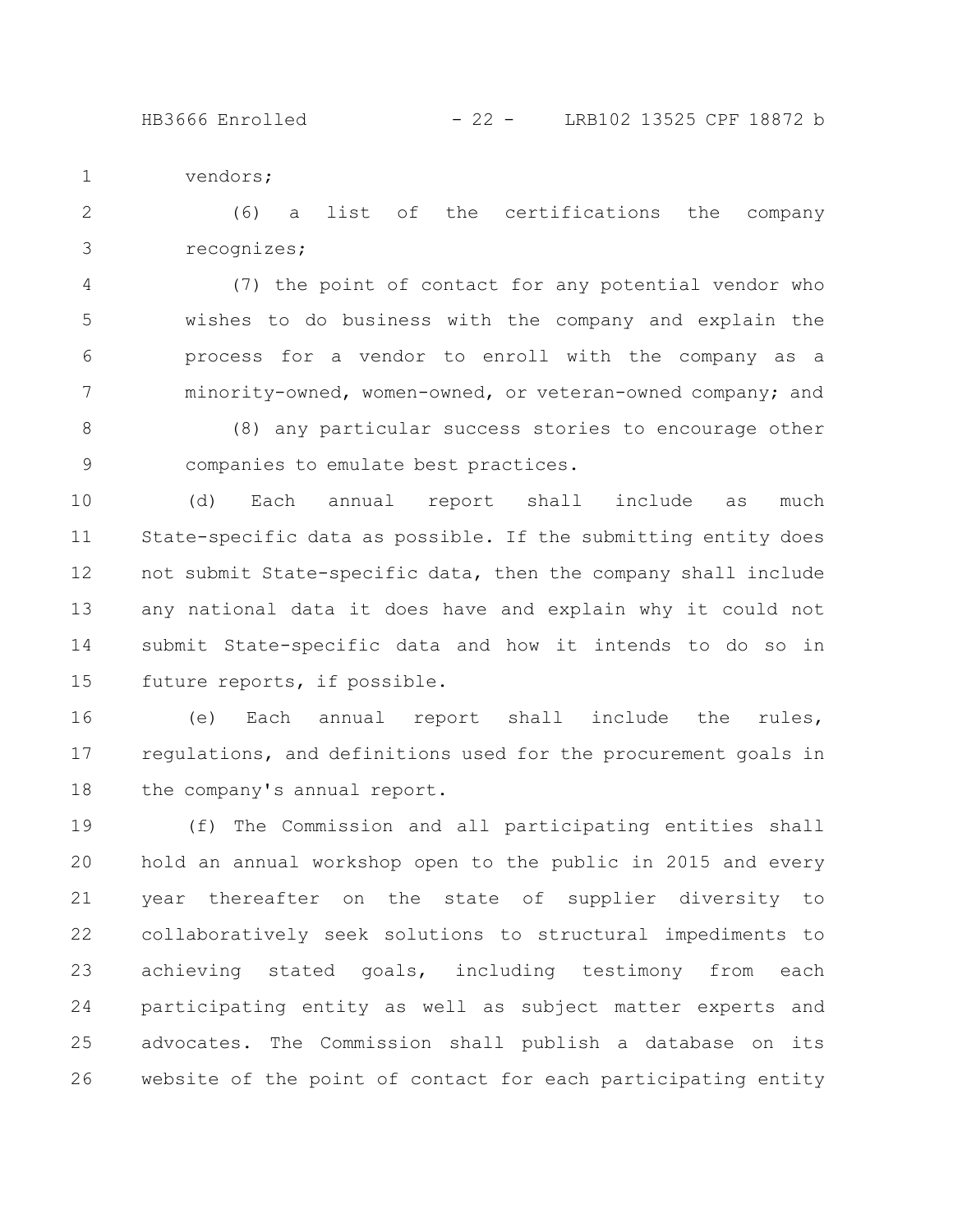HB3666 Enrolled - 23 - LRB102 13525 CPF 18872 b

for supplier diversity, along with a list of certifications each company recognizes from the information submitted in each annual report. The Commission shall publish each annual report on its website and shall maintain each annual report for at least 5 years. (Source: P.A. 102-558, eff. 8-20-21; 102-662, eff. 9-15-21.) Section 20. The Energy Assistance Act is amended by changing Section 13 as follows: (305 ILCS 20/13) (Text of Section from P.A. 102-16) (Section scheduled to be repealed on January 1, 2025) Sec. 13. Supplemental Low-Income Energy Assistance Fund. (a) The Supplemental Low-Income Energy Assistance Fund is hereby created as a special fund in the State Treasury. Notwithstanding any other law to the contrary, the Supplemental Low-Income Energy Assistance Fund is not subject to sweeps, administrative charge-backs, or any other fiscal or budgetary maneuver that would in any way transfer any amounts from the Supplemental Low-Income Energy Assistance Fund into any other fund of the State. The Supplemental Low-Income Energy Assistance Fund is authorized to receive moneys from voluntary donations from individuals, foundations, corporations, and other sources, moneys received pursuant to Section 17, and, by statutory deposit, the moneys collected 1 2 3 4 5 6 7 8 9 10 11 12 13 14 15 16 17 18 19 20 21 22 23 24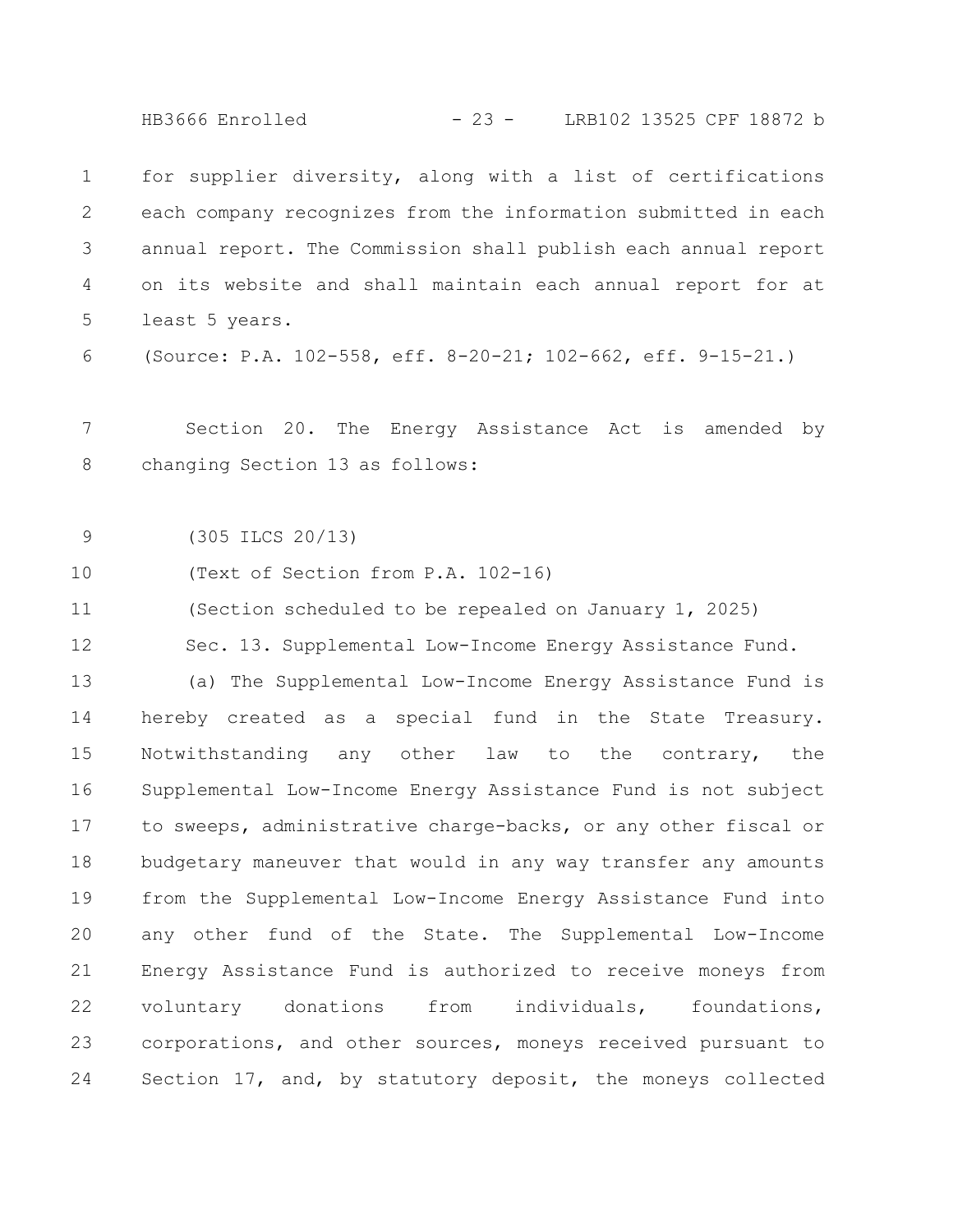pursuant to this Section. The Fund is also authorized to receive voluntary donations from individuals, foundations, corporations, and other sources. Subject to appropriation, the Department shall use moneys from the Supplemental Low-Income Energy Assistance Fund for payments to electric or gas public utilities, municipal electric or gas utilities, and electric cooperatives on behalf of their customers who are participants in the program authorized by Sections 4 and 18 of this Act, for the provision of weatherization services and for administration of the Supplemental Low-Income Energy Assistance Fund. All other deposits outside of the Energy Assistance Charge as set forth in subsection (b) are not subject to the percentage restrictions related to administrative and weatherization expenses provided in this subsection. The yearly expenditures for weatherization may not exceed 10% of the amount collected during the year pursuant to this Section, except when unspent funds from the Supplemental Low-Income Energy Assistance Fund are reallocated from a previous year; any unspent balance of the 10% weatherization allowance may be utilized for weatherization expenses in the year they are reallocated. The yearly administrative expenses of the Supplemental Low-Income Energy Assistance Fund may not exceed 13% of the amount collected during that year pursuant to this Section, except when unspent funds from the Supplemental Low-Income Energy Assistance Fund are reallocated from a previous year; any unspent balance of the 13% 1 2 3 4 5 6 7 8 9 10 11 12 13 14 15 16 17 18 19 20 21 22 23 24 25 26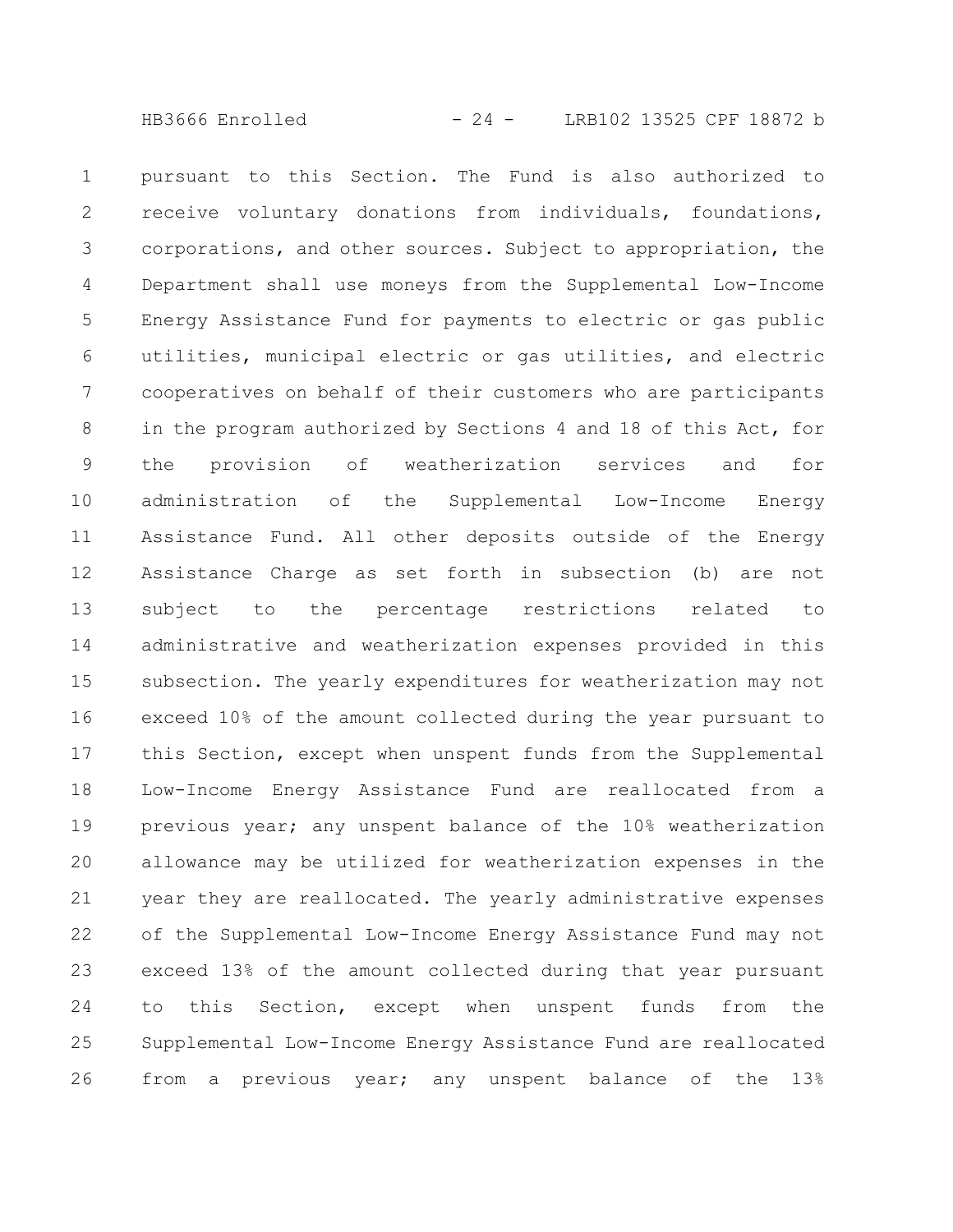HB3666 Enrolled - 25 - LRB102 13525 CPF 18872 b

administrative allowance may be utilized for administrative expenses in the year they are reallocated. Of the 13% administrative allowance, no less than 8% shall be provided to Local Administrative Agencies for administrative expenses. 1 2 3 4

(b) Notwithstanding the provisions of Section 16-111 of the Public Utilities Act but subject to subsection (k) of this Section, each public utility, electric cooperative, as defined in Section 3.4 of the Electric Supplier Act, and municipal utility, as referenced in Section 3-105 of the Public Utilities Act, that is engaged in the delivery of electricity or the distribution of natural gas within the State of Illinois shall, effective January 1, 2022 2021, assess each of its customer accounts a monthly Energy Assistance Charge for the Supplemental Low-Income Energy Assistance Fund. The delivering public utility, municipal electric or gas utility, or electric or gas cooperative for a self-assessing purchaser remains subject to the collection of the fee imposed by this Section. The monthly charge shall be as follows: 5 6 7 8 9 10 11 12 13 14 15 16 17 18

(1) Base Energy Assistance Charge per month on each account for residential electrical service; 19 20

(2) Base Energy Assistance Charge per month on each account for residential gas service; 21 22

(3) Ten times the Base Energy Assistance Charge per month on each account for non-residential electric service which had less than 10 megawatts of peak demand during the previous calendar year; 23 24 25 26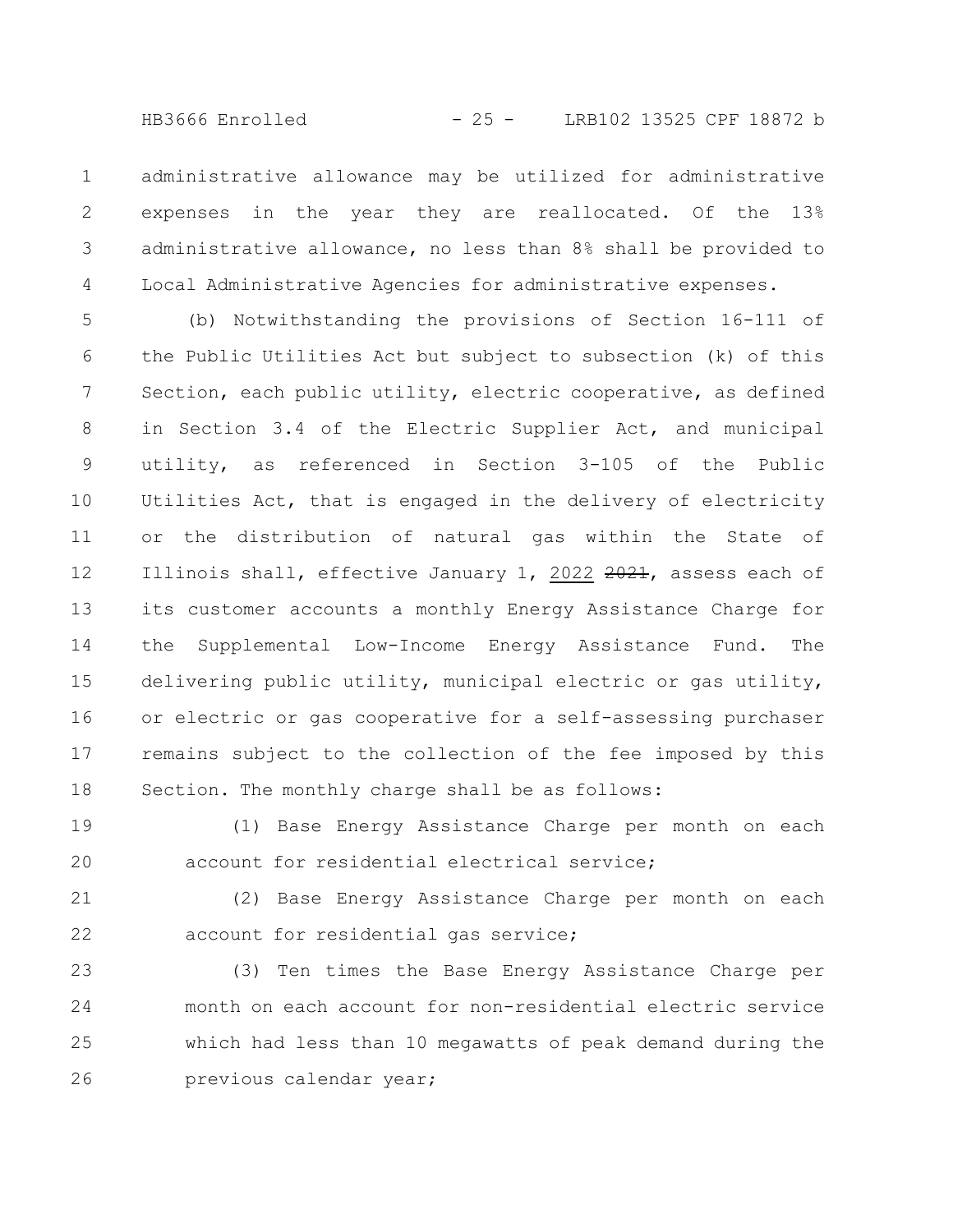(4) Ten times the Base Energy Assistance Charge per month on each account for non-residential gas service which had distributed to it less than 4,000,000 therms of gas during the previous calendar year; 1 2 3 4

(5) Three hundred and seventy-five times the Base Energy Assistance Charge per month on each account for non-residential electric service which had 10 megawatts or greater of peak demand during the previous calendar year; and 5 6 7 8 9

(6) Three hundred and seventy-five times the Base Energy Assistance Charge per month on each account For non-residential gas service which had 4,000,000 or more therms of gas distributed to it during the previous calendar year. 10 11 12 13 14

The Base Energy Assistance Charge shall be \$0.48 per month for the calendar year beginning January 1, 2022 and shall increase by \$0.16 per month for any calendar year, provided no less than 80% of the previous State fiscal year's available Supplemental Low-Income Energy Assistance Fund funding was exhausted. The maximum Base Energy Assistance Charge shall not exceed \$0.96 per month for any calendar year. 15 16 17 18 19 20 21

The incremental change to such charges imposed by Public Act 99-933 and this amendatory Act of the 102nd General Assembly shall not (i) be used for any purpose other than to directly assist customers and (ii) be applicable to utilities serving less than 100,000 25,000 customers in Illinois on 22 23 24 25 26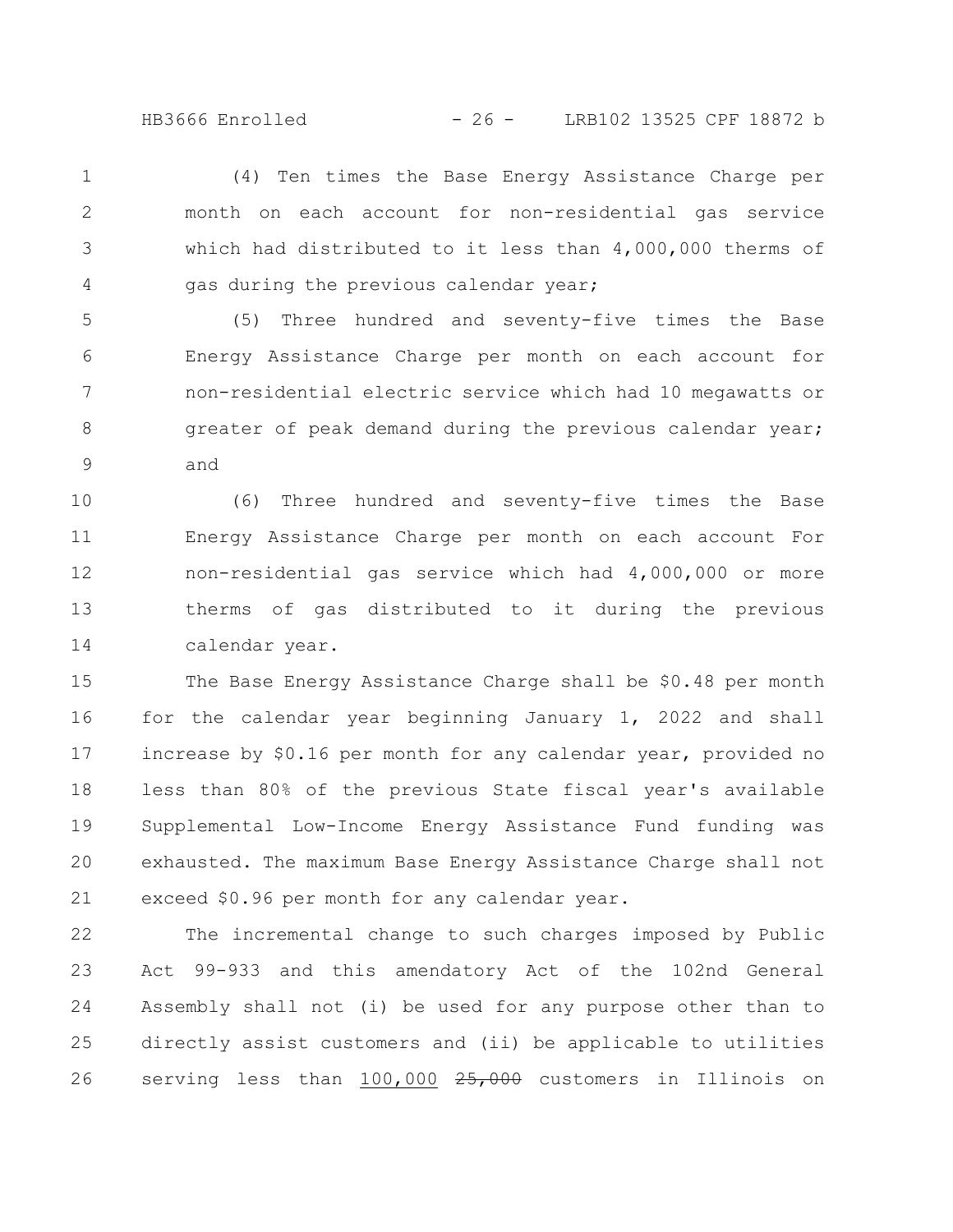HB3666 Enrolled - 27 - LRB102 13525 CPF 18872 b

January 1, 2021. The incremental change to such charges imposed by this amendatory Act of the 102nd General Assembly are intended to increase utilization of the Percentage of Income Payment Plan (PIPP or PIP Plan) and shall be applied such that PIP Plan enrollment is at least doubled, as compared to 2020 enrollment, by 2024. 1 2 3 4 5 6

In addition, electric and gas utilities have committed, and shall contribute, a one-time payment of \$22 million to the Fund, within 10 days after the effective date of the tariffs established pursuant to Sections 16-111.8 and 19-145 of the Public Utilities Act to be used for the Department's cost of implementing the programs described in Section 18 of this amendatory Act of the 96th General Assembly, the Arrearage Reduction Program described in Section 18, and the programs described in Section 8-105 of the Public Utilities Act. If a utility elects not to file a rider within 90 days after the effective date of this amendatory Act of the 96th General Assembly, then the contribution from such utility shall be made no later than February 1, 2010. 7 8 9 10 11 12 13 14 15 16 17 18 19

20

(c) For purposes of this Section:

(1) "residential electric service" means electric utility service for household purposes delivered to a dwelling of 2 or fewer units which is billed under a residential rate, or electric utility service for household purposes delivered to a dwelling unit or units which is billed under a residential rate and is registered 21 22 23 24 25 26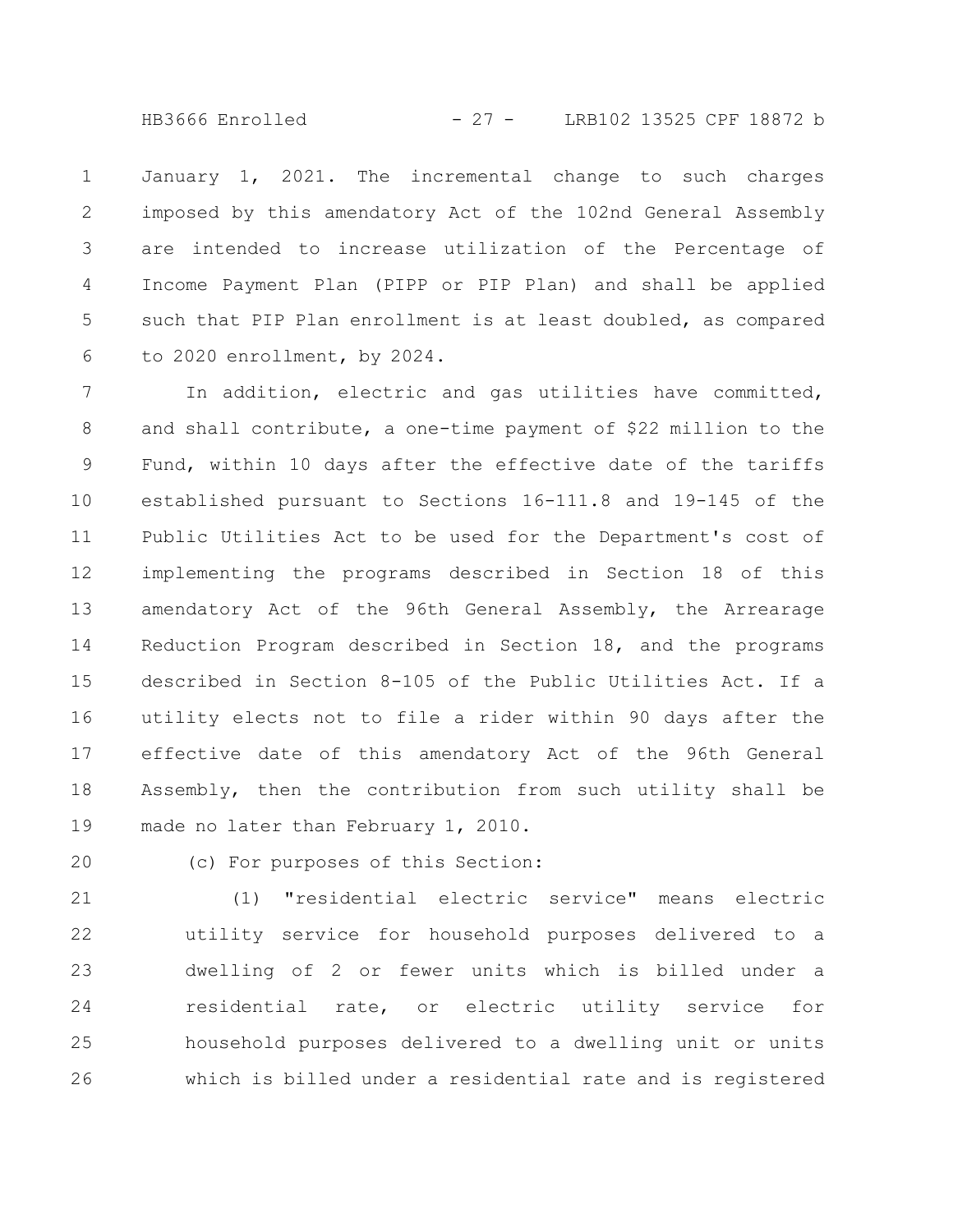HB3666 Enrolled - 28 - LRB102 13525 CPF 18872 b

1

by a separate meter for each dwelling unit;

(2) "residential gas service" means gas utility service for household purposes distributed to a dwelling of 2 or fewer units which is billed under a residential rate, or gas utility service for household purposes distributed to a dwelling unit or units which is billed under a residential rate and is registered by a separate meter for each dwelling unit; 2 3 4 5 6 7 8

(3) "non-residential electric service" means electric utility service which is not residential electric service; and 9 10 11

(4) "non-residential gas service" means gas utility service which is not residential gas service. 12 13

(d) Within 30 days after the effective date of this amendatory Act of the 96th General Assembly, each public utility engaged in the delivery of electricity or the distribution of natural gas shall file with the Illinois Commerce Commission tariffs incorporating the Energy Assistance Charge in other charges stated in such tariffs, which shall become effective no later than the beginning of the first billing cycle following such filing. 14 15 16 17 18 19 20 21

(e) The Energy Assistance Charge assessed by electric and gas public utilities shall be considered a charge for public utility service. 22 23 24

(f) By the 20th day of the month following the month in which the charges imposed by the Section were collected, each 25 26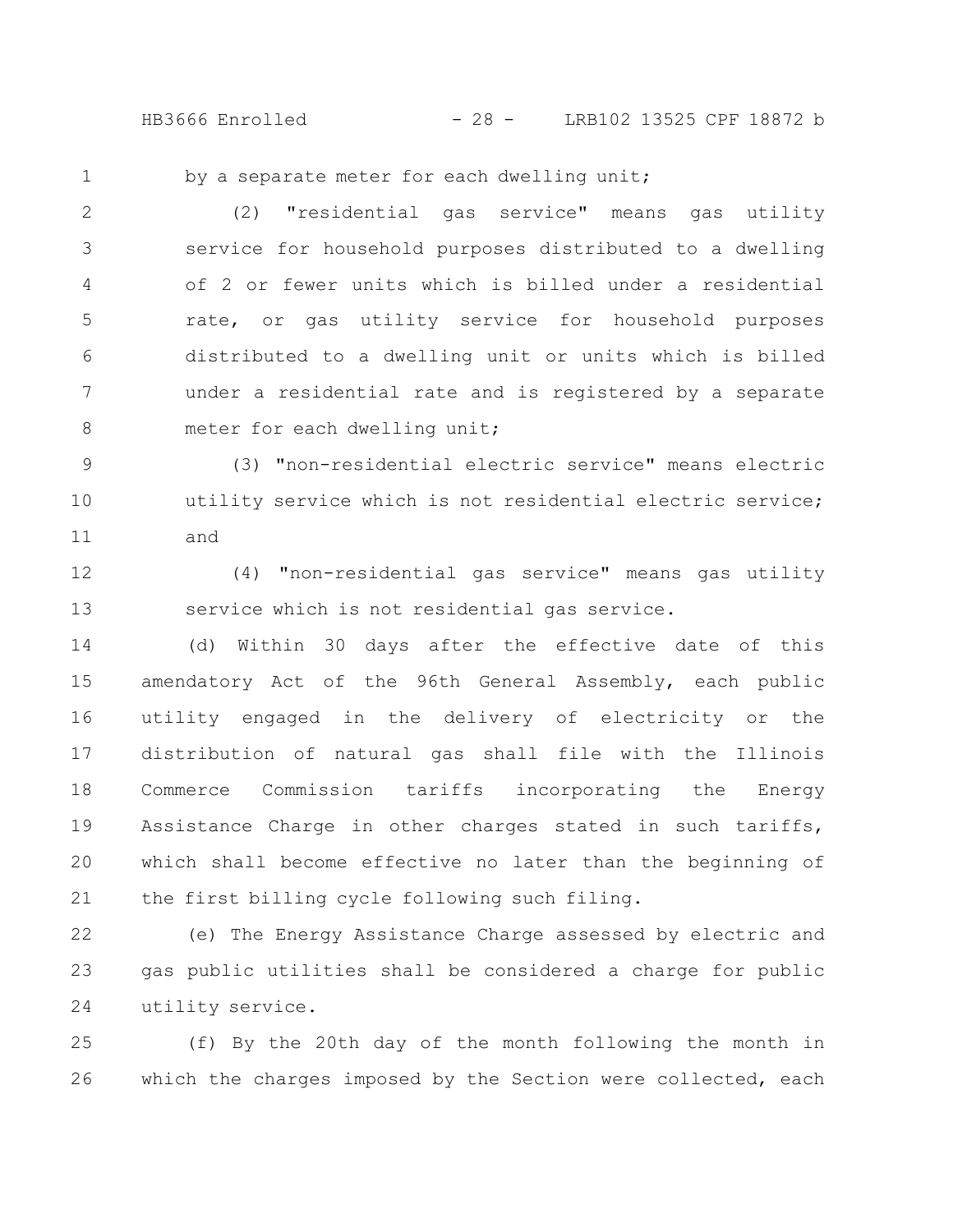HB3666 Enrolled - 29 - LRB102 13525 CPF 18872 b

public utility, municipal utility, and electric cooperative shall remit to the Department of Revenue all moneys received as payment of the Energy Assistance Charge on a return prescribed and furnished by the Department of Revenue showing such information as the Department of Revenue may reasonably require; provided, however, that a utility offering an Arrearage Reduction Program or Supplemental Arrearage Reduction Program pursuant to Section 18 of this Act shall be entitled to net those amounts necessary to fund and recover the costs of such Programs as authorized by that Section that is no more than the incremental change in such Energy Assistance Charge authorized by Public Act 96-33. If a customer makes a partial payment, a public utility, municipal utility, or electric cooperative may elect either: (i) to apply such partial payments first to amounts owed to the utility or cooperative for its services and then to payment for the Energy Assistance Charge or (ii) to apply such partial payments on a pro-rata basis between amounts owed to the utility or cooperative for its services and to payment for the Energy Assistance Charge. 1 2 3 4 5 6 7 8 9 10 11 12 13 14 15 16 17 18 19 20

If any payment provided for in this Section exceeds the distributor's liabilities under this Act, as shown on an original return, the Department may authorize the distributor to credit such excess payment against liability subsequently to be remitted to the Department under this Act, in accordance with reasonable rules adopted by the Department. If the 21 22 23 24 25 26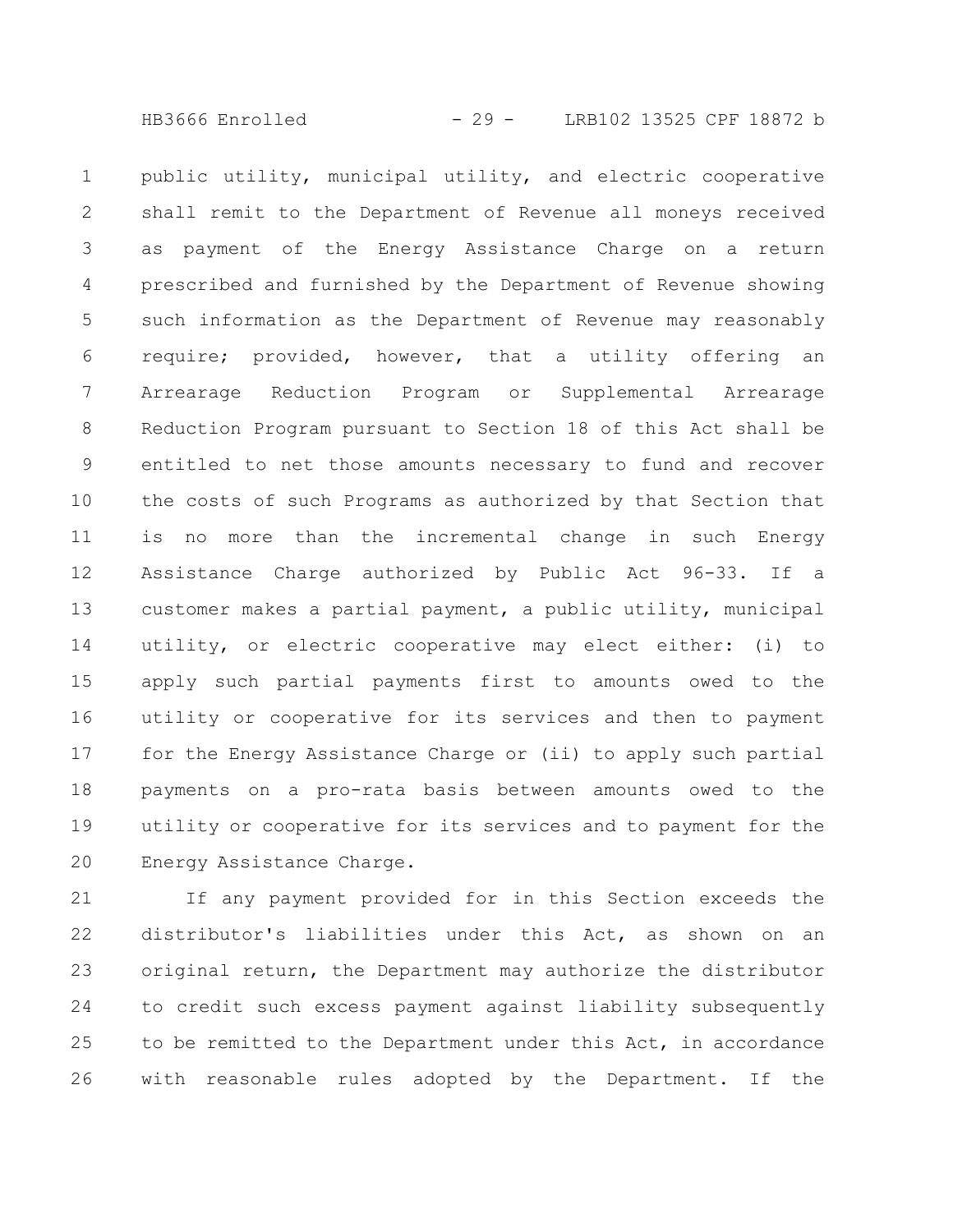HB3666 Enrolled - 30 - LRB102 13525 CPF 18872 b

Department subsequently determines that all or any part of the credit taken was not actually due to the distributor, the distributor's discount shall be reduced by an amount equal to the difference between the discount as applied to the credit taken and that actually due, and that distributor shall be liable for penalties and interest on such difference. 1 2 3 4 5 6

(g) The Department of Revenue shall deposit into the Supplemental Low-Income Energy Assistance Fund all moneys remitted to it in accordance with subsection (f) of this Section. The utilities shall coordinate with the Department to establish an equitable and practical methodology for implementing this subsection (g) beginning with the 2010 program year. 7 8 9 10 11 12 13

(h) On or before December 31, 2002, the Department shall prepare a report for the General Assembly on the expenditure of funds appropriated from the Low-Income Energy Assistance Block Grant Fund for the program authorized under Section 4 of this Act. 14 15 16 17 18

(i) The Department of Revenue may establish such rules as it deems necessary to implement this Section. 19 20

(j) The Department of Commerce and Economic Opportunity may establish such rules as it deems necessary to implement this Section. 21 22 23

(k) The charges imposed by this Section shall only apply to customers of municipal electric or gas utilities and electric or gas cooperatives if the municipal electric or gas 24 25 26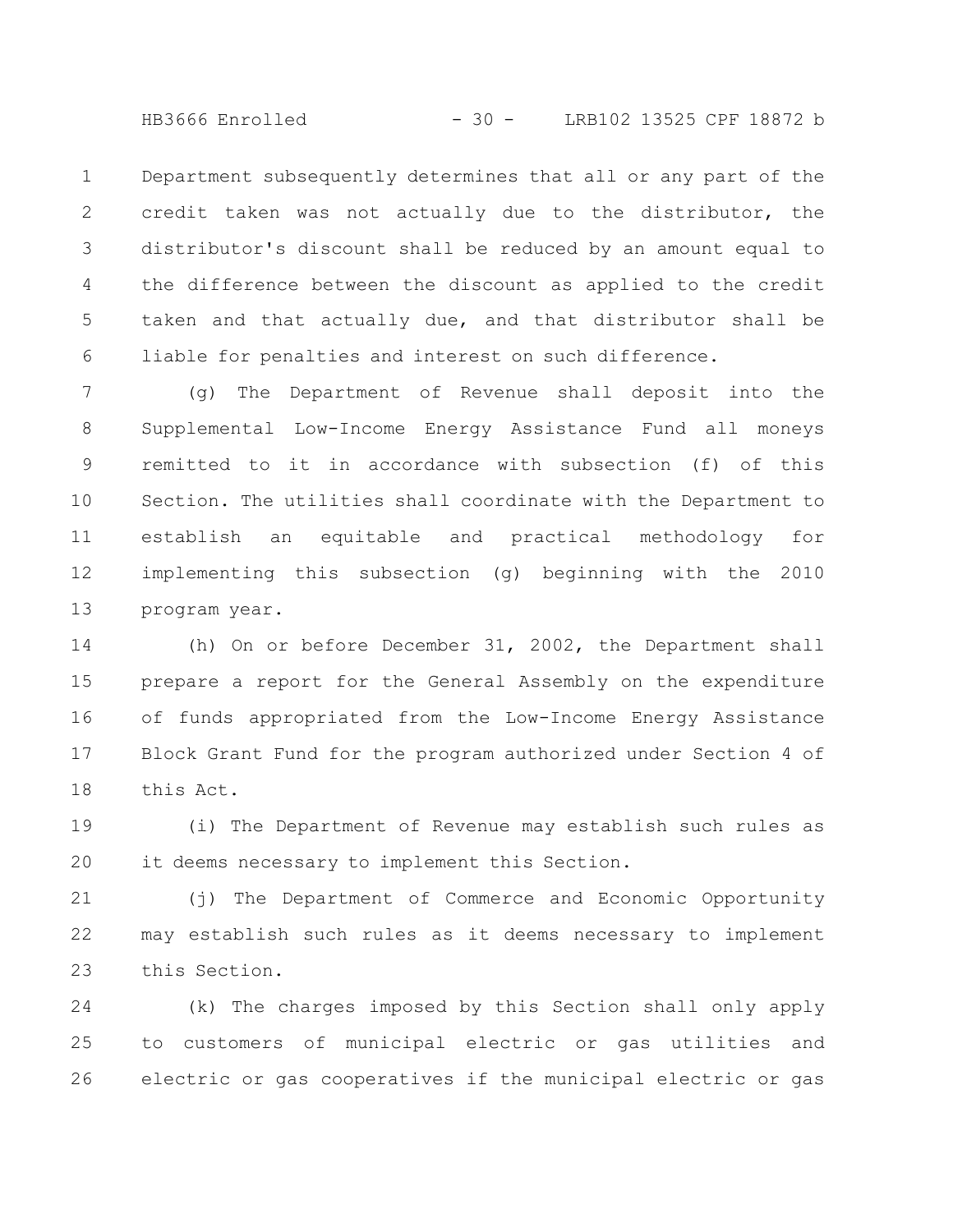HB3666 Enrolled - 31 - LRB102 13525 CPF 18872 b

utility or electric or gas cooperative makes an affirmative decision to impose the charge. If a municipal electric or gas utility or an electric cooperative makes an affirmative decision to impose the charge provided by this Section, the municipal electric or gas utility or electric cooperative shall inform the Department of Revenue in writing of such decision when it begins to impose the charge. If a municipal electric or gas utility or electric or gas cooperative does not assess this charge, the Department may not use funds from the Supplemental Low-Income Energy Assistance Fund to provide benefits to its customers under the program authorized by Section 4 of this Act. 1 2 3 4 5 6 7 8 9 10 11 12

In its use of federal funds under this Act, the Department may not cause a disproportionate share of those federal funds to benefit customers of systems which do not assess the charge provided by this Section. 13 14 15 16

This Section is repealed on January 1, 2025 unless renewed by action of the General Assembly. 17 18

(Source: P.A. 102-16, eff. 6-17-21.) 19

(Text of Section from P.A. 102-176) 20

(Section scheduled to be repealed on January 1, 2025) 21

Sec. 13. Supplemental Low-Income Energy Assistance Fund. 22

(a) The Supplemental Low-Income Energy Assistance Fund is hereby created as a special fund in the State Treasury. The Supplemental Low-Income Energy Assistance Fund is authorized 23 24 25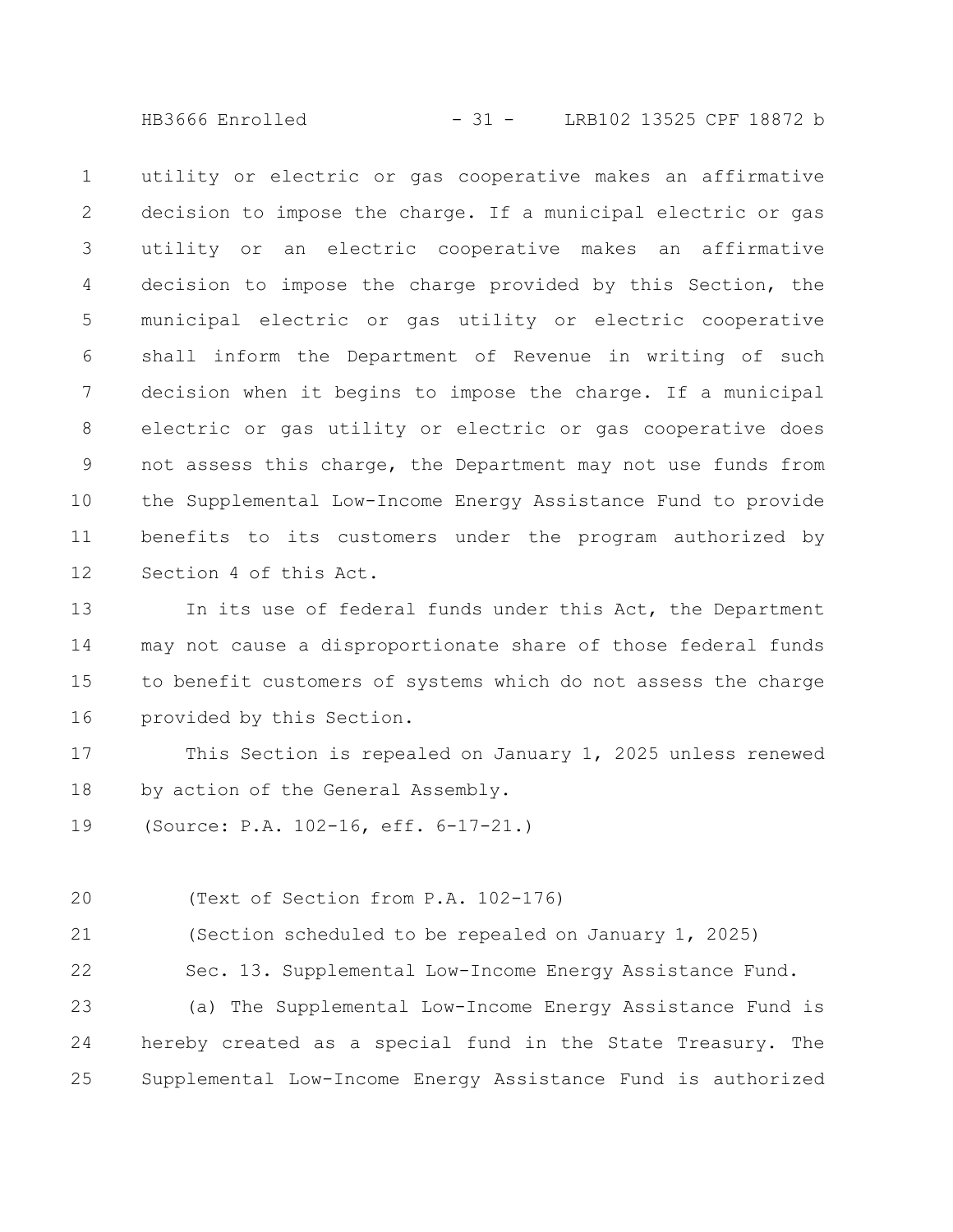HB3666 Enrolled - 32 - LRB102 13525 CPF 18872 b

to receive moneys from voluntary donations from individuals, foundations, corporations, and other sources, moneys received pursuant to Section 17, and, by statutory deposit, the moneys collected pursuant to this Section. The Fund is also authorized to receive voluntary donations from individuals, foundations, corporations, and other sources. Subject to appropriation, the Department shall use moneys from the Supplemental Low-Income Energy Assistance Fund for payments to electric or gas public utilities, municipal electric or gas utilities, and electric cooperatives on behalf of their customers who are participants in the program authorized by Sections 4 and 18 of this Act, for the provision of weatherization services and for administration of the Supplemental Low-Income Energy Assistance Fund. All other deposits outside of the Energy Assistance Charge as set forth in subsection (b) are not subject to the percentage restrictions related to administrative and weatherization expenses provided in this subsection. The yearly expenditures for weatherization may not exceed 10% of the amount collected during the year pursuant to this Section, except when unspent funds from the Supplemental Low-Income Energy Assistance Fund are reallocated from a previous year; any unspent balance of the 10% weatherization allowance may be utilized for weatherization expenses in the year they are reallocated. The yearly administrative expenses of the Supplemental Low-Income Energy Assistance Fund may not exceed 13% of the amount 1 2 3 4 5 6 7 8 9 10 11 12 13 14 15 16 17 18 19 20 21 22 23 24 25 26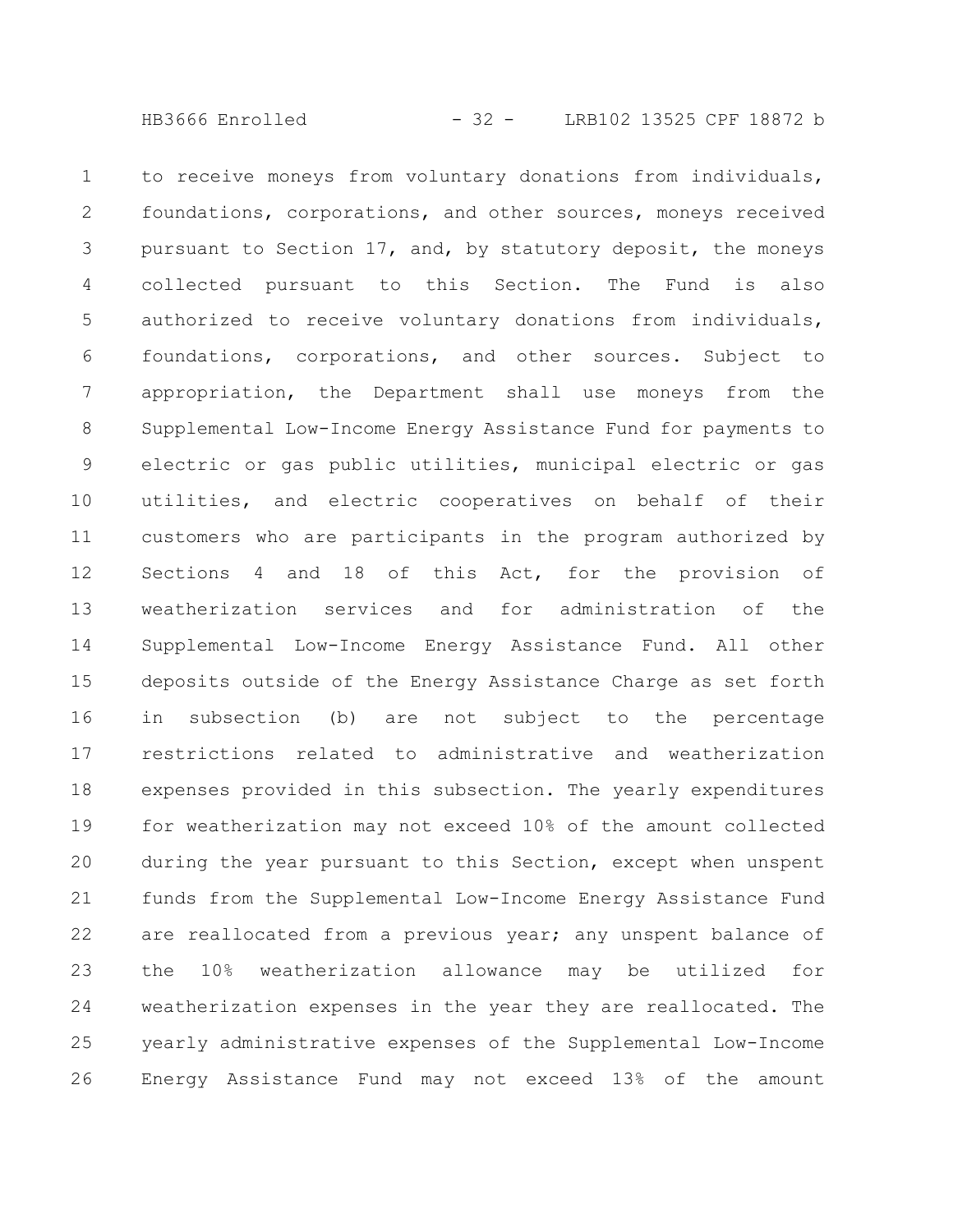HB3666 Enrolled - 33 - LRB102 13525 CPF 18872 b

collected during that year pursuant to this Section, except when unspent funds from the Supplemental Low-Income Energy Assistance Fund are reallocated from a previous year; any unspent balance of the 13% administrative allowance may be utilized for administrative expenses in the year they are reallocated. Of the 13% administrative allowance, no less than 8% shall be provided to Local Administrative Agencies for administrative expenses. 1 2 3 4 5 6 7 8

(b) Notwithstanding the provisions of Section 16-111 of the Public Utilities Act but subject to subsection (k) of this Section, each public utility, electric cooperative, as defined in Section 3.4 of the Electric Supplier Act, and municipal utility, as referenced in Section 3-105 of the Public Utilities Act, that is engaged in the delivery of electricity or the distribution of natural gas within the State of Illinois shall, effective January 1, 2022, assess each of its customer accounts a monthly Energy Assistance Charge for the Supplemental Low-Income Energy Assistance Fund. The delivering public utility, municipal electric or gas utility, or electric or gas cooperative for a self-assessing purchaser remains subject to the collection of the fee imposed by this Section. The monthly charge shall be as follows: 9 10 11 12 13 14 15 16 17 18 19 20 21 22

(1) Base Energy Assistance Charge per month on each account for residential electrical service; 23 24

(2) Base Energy Assistance Charge per month on each account for residential gas service; 25 26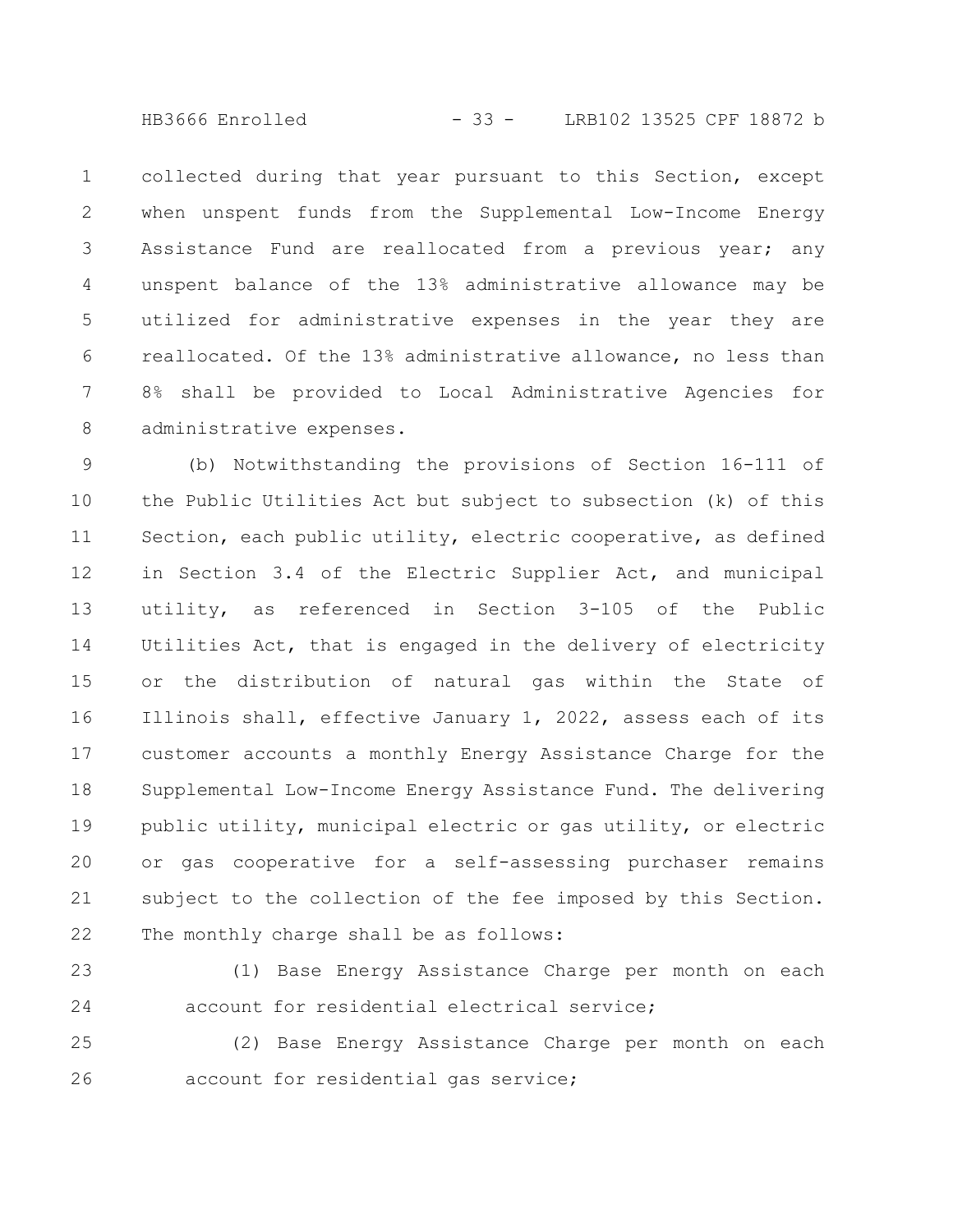(3) Ten times the Base Energy Assistance Charge per month on each account for non-residential electric service which had less than 10 megawatts of peak demand during the previous calendar year; 1 2 3 4

(4) Ten times the Base Energy Assistance Charge per month on each account for non-residential gas service which had distributed to it less than 4,000,000 therms of gas during the previous calendar year; 5 6 7 8

(5) Three hundred and seventy-five times the Base Energy Assistance Charge per month on each account for non-residential electric service which had 10 megawatts or greater of peak demand during the previous calendar year; and 9 10 11 12 13

(6) Three hundred and seventy-five times the Base Energy Assistance Charge per month on each account for non-residential gas service which had 4,000,000 or more therms of gas distributed to it during the previous calendar year. 14 15 16 17 18

The Base Energy Assistance Charge shall be \$0.48 per month for the calendar year beginning January 1, 2022 and shall increase by \$0.16 per month for any calendar year, provided no less than 80% of the previous State fiscal year's available Supplemental Low-Income Energy Assistance Fund funding was exhausted. The maximum Base Energy Assistance Charge shall not exceed \$0.96 per month for any calendar year. 19 20 21 22 23 24 25

The incremental change to such charges imposed by Public 26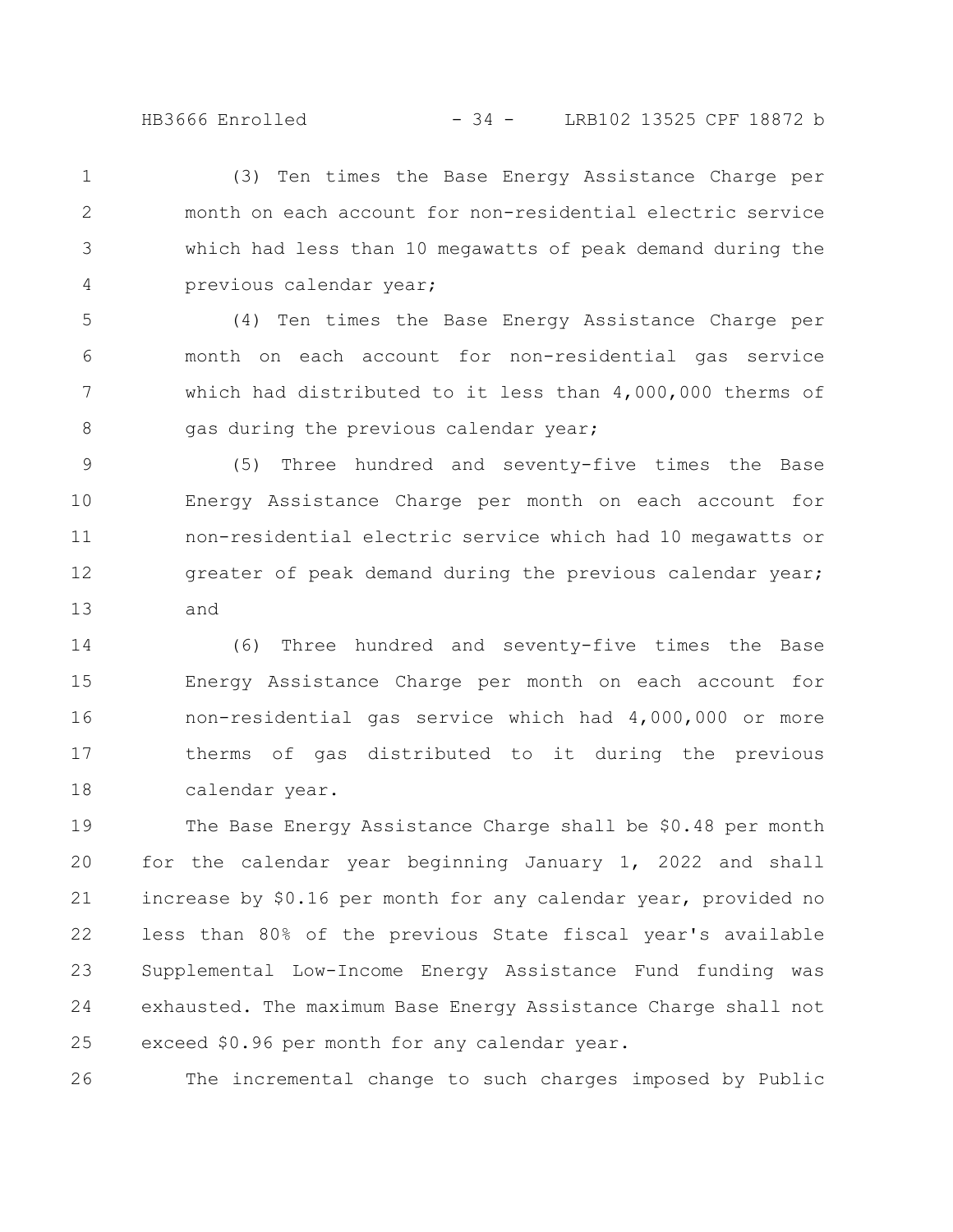HB3666 Enrolled - 35 - LRB102 13525 CPF 18872 b

Act 99-933 and this amendatory Act of the 102nd General Assembly shall not (i) be used for any purpose other than to directly assist customers and (ii) be applicable to utilities serving less than 100,000 25,000 customers in Illinois on January 1, 2021. The incremental change to such charges imposed by this amendatory Act of the 102nd General Assembly are intended to increase utilization of the Percentage of Income Payment Plan (PIPP or PIP Plan) and shall be applied such that PIP Plan enrollment is at least doubled, as compared to 2020 enrollment, by 2024. 1 2 3 4 5 6 7 8 9 10

In addition, electric and gas utilities have committed, and shall contribute, a one-time payment of \$22 million to the Fund, within 10 days after the effective date of the tariffs established pursuant to Sections 16-111.8 and 19-145 of the Public Utilities Act to be used for the Department's cost of implementing the programs described in Section 18 of this amendatory Act of the 96th General Assembly, the Arrearage Reduction Program described in Section 18, and the programs described in Section 8-105 of the Public Utilities Act. If a utility elects not to file a rider within 90 days after the effective date of this amendatory Act of the 96th General Assembly, then the contribution from such utility shall be made no later than February 1, 2010. 11 12 13 14 15 16 17 18 19 20 21 22 23

24

(c) For purposes of this Section:

(1) "residential electric service" means electric utility service for household purposes delivered to a 25 26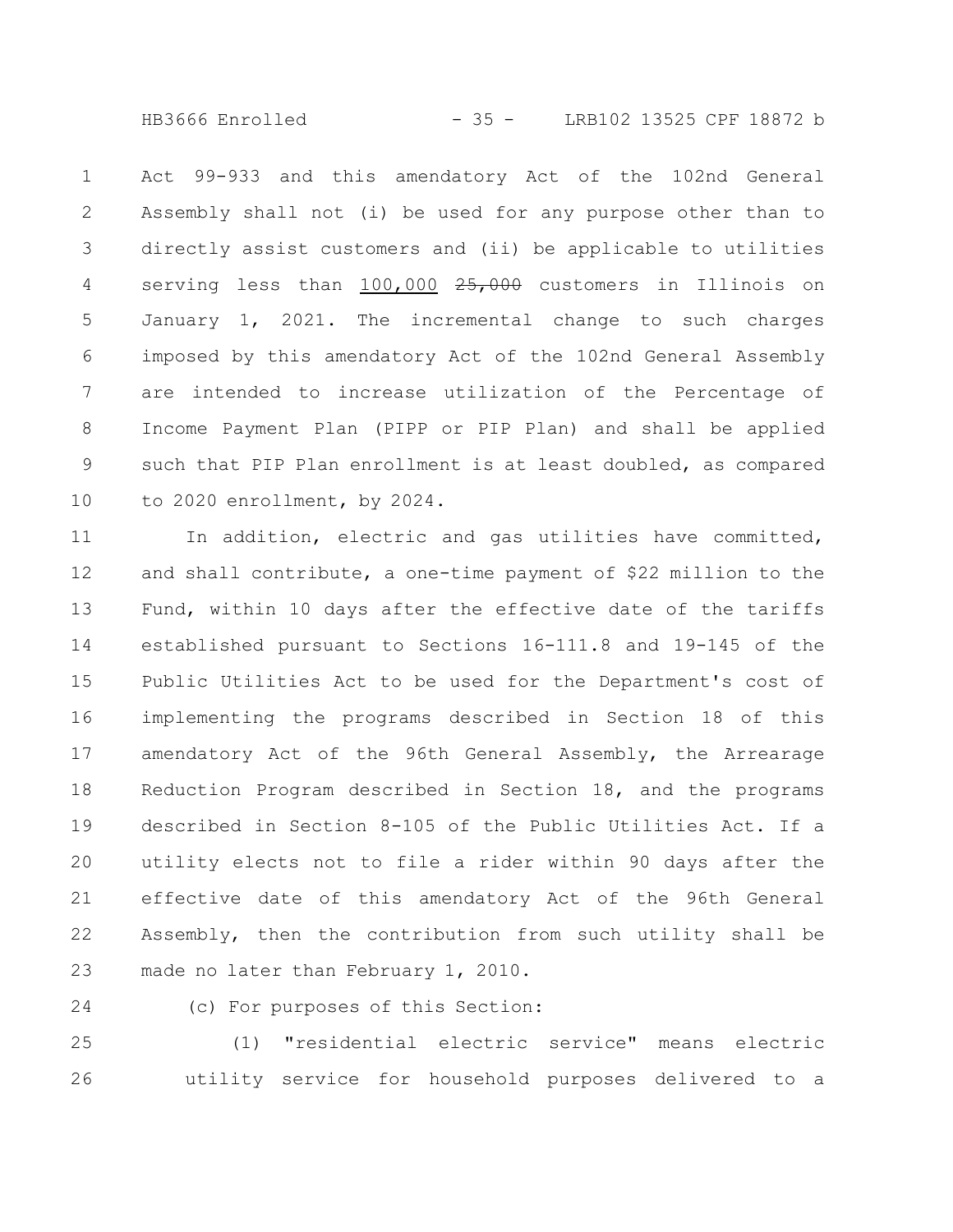HB3666 Enrolled - 36 - LRB102 13525 CPF 18872 b

dwelling of 2 or fewer units which is billed under a residential rate, or electric utility service for household purposes delivered to a dwelling unit or units which is billed under a residential rate and is registered by a separate meter for each dwelling unit; 1 2 3 4 5

(2) "residential gas service" means gas utility service for household purposes distributed to a dwelling of 2 or fewer units which is billed under a residential rate, or gas utility service for household purposes distributed to a dwelling unit or units which is billed under a residential rate and is registered by a separate meter for each dwelling unit; 6 7 8 9 10 11 12

(3) "non-residential electric service" means electric utility service which is not residential electric service; and 13 14 15

(4) "non-residential gas service" means gas utility service which is not residential gas service. 16 17

(d) Within 30 days after the effective date of this amendatory Act of the 96th General Assembly, each public utility engaged in the delivery of electricity or the distribution of natural gas shall file with the Illinois Commerce Commission tariffs incorporating the Energy Assistance Charge in other charges stated in such tariffs, which shall become effective no later than the beginning of the first billing cycle following such filing. 18 19 20 21 22 23 24 25

(e) The Energy Assistance Charge assessed by electric and 26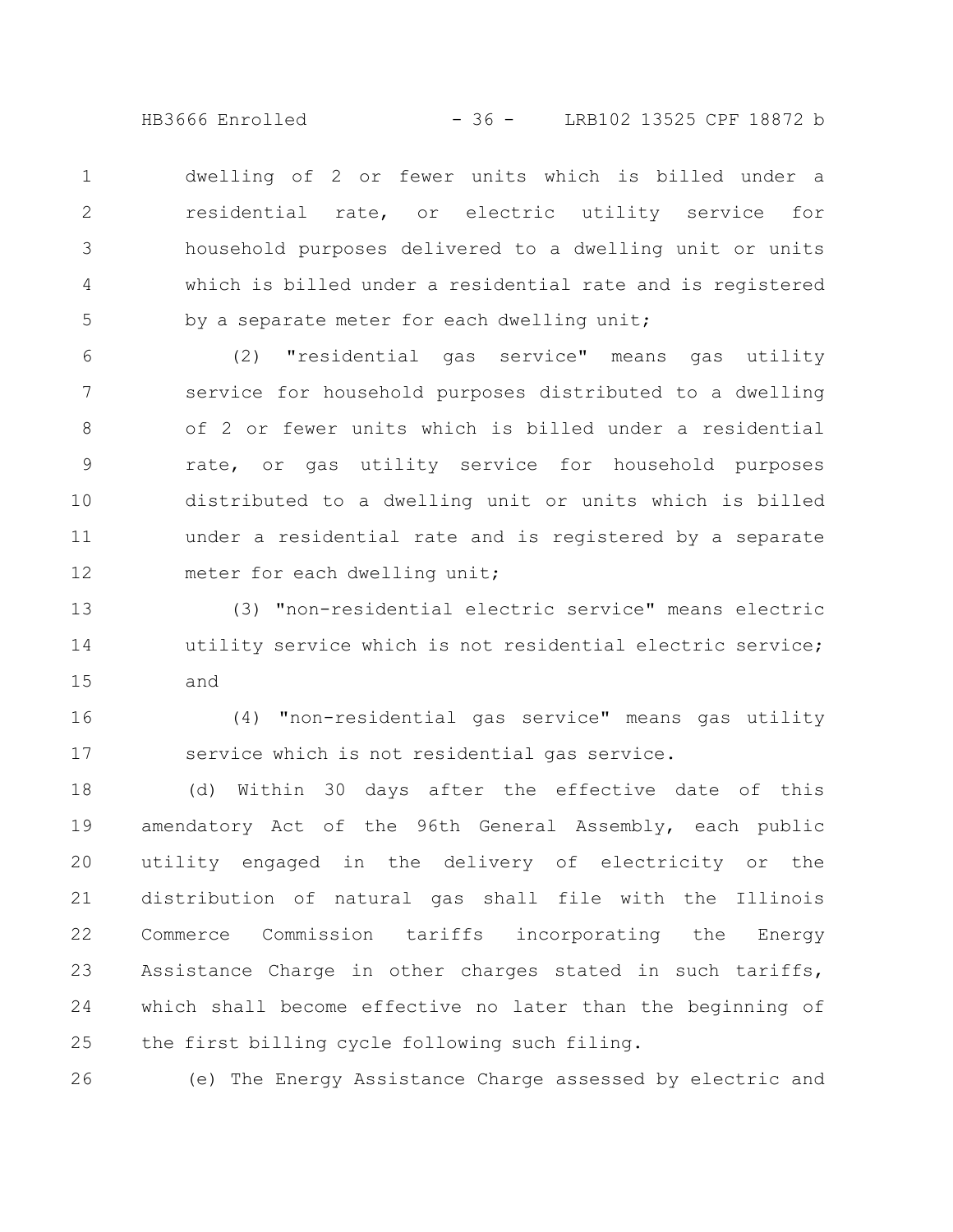HB3666 Enrolled - 37 - LRB102 13525 CPF 18872 b

gas public utilities shall be considered a charge for public utility service. 1 2

(f) By the 20th day of the month following the month in which the charges imposed by the Section were collected, each public utility, municipal utility, and electric cooperative shall remit to the Department of Revenue all moneys received as payment of the Energy Assistance Charge on a return prescribed and furnished by the Department of Revenue showing such information as the Department of Revenue may reasonably require; provided, however, that a utility offering an Arrearage Reduction Program or Supplemental Arrearage Reduction Program pursuant to Section 18 of this Act shall be entitled to net those amounts necessary to fund and recover the costs of such Programs as authorized by that Section that is no more than the incremental change in such Energy Assistance Charge authorized by Public Act 96-33. If a customer makes a partial payment, a public utility, municipal utility, or electric cooperative may elect either: (i) to apply such partial payments first to amounts owed to the utility or cooperative for its services and then to payment for the Energy Assistance Charge or (ii) to apply such partial payments on a pro-rata basis between amounts owed to the utility or cooperative for its services and to payment for the Energy Assistance Charge. 3 4 5 6 7 8 9 10 11 12 13 14 15 16 17 18 19 20 21 22 23 24

If any payment provided for in this Section exceeds the distributor's liabilities under this Act, as shown on an 25 26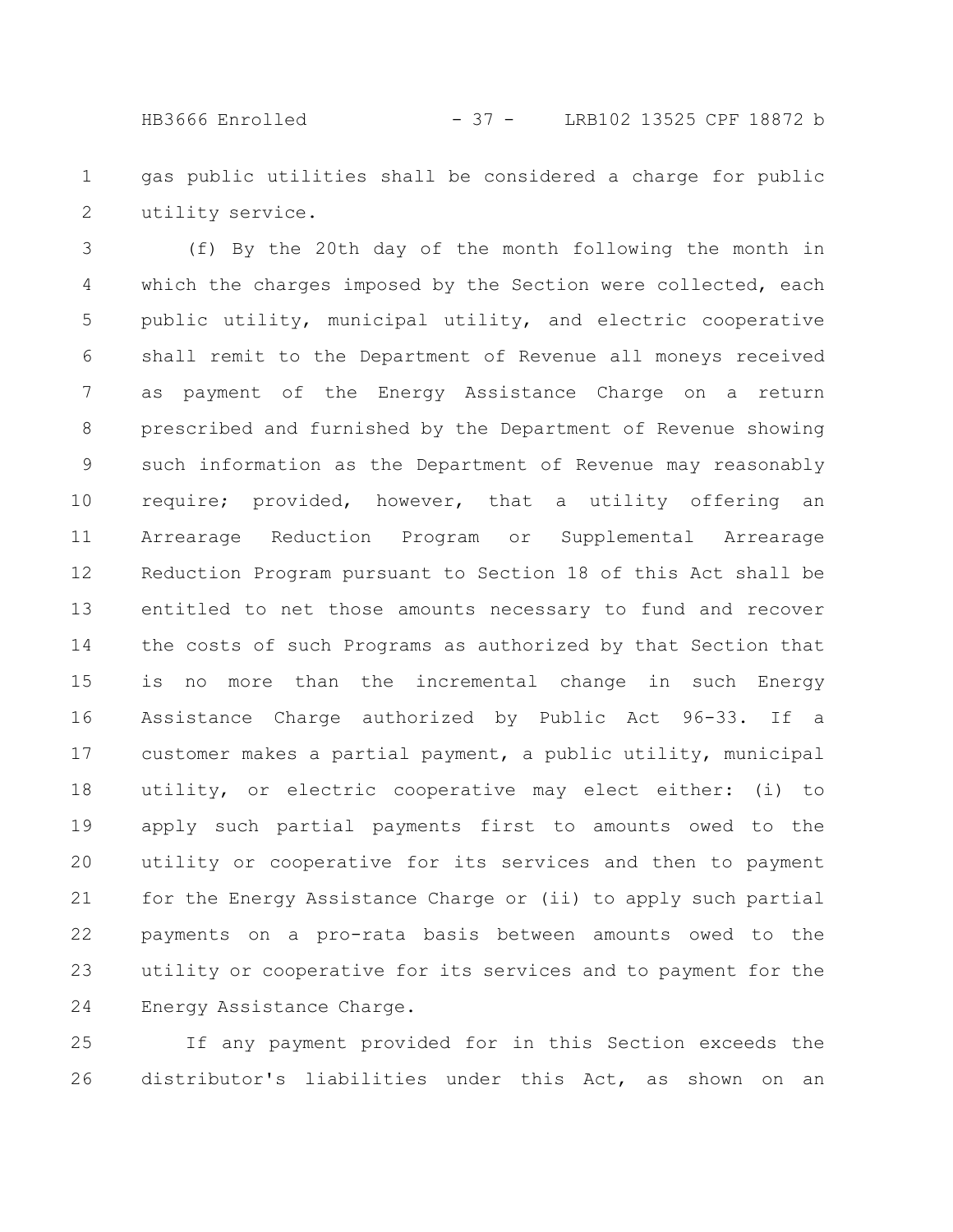HB3666 Enrolled - 38 - LRB102 13525 CPF 18872 b

original return, the Department may authorize the distributor to credit such excess payment against liability subsequently to be remitted to the Department under this Act, in accordance with reasonable rules adopted by the Department. If the Department subsequently determines that all or any part of the credit taken was not actually due to the distributor, the distributor's discount shall be reduced by an amount equal to the difference between the discount as applied to the credit taken and that actually due, and that distributor shall be liable for penalties and interest on such difference. 1 2 3 4 5 6 7 8 9 10

(g) The Department of Revenue shall deposit into the Supplemental Low-Income Energy Assistance Fund all moneys remitted to it in accordance with subsection (f) of this Section. The utilities shall coordinate with the Department to establish an equitable and practical methodology for implementing this subsection (g) beginning with the 2010 program year. 11 12 13 14 15 16 17

(h) On or before December 31, 2002, the Department shall prepare a report for the General Assembly on the expenditure of funds appropriated from the Low-Income Energy Assistance Block Grant Fund for the program authorized under Section 4 of this Act. 18 19 20 21 22

(i) The Department of Revenue may establish such rules as it deems necessary to implement this Section. 23 24

(j) The Department of Commerce and Economic Opportunity may establish such rules as it deems necessary to implement 25 26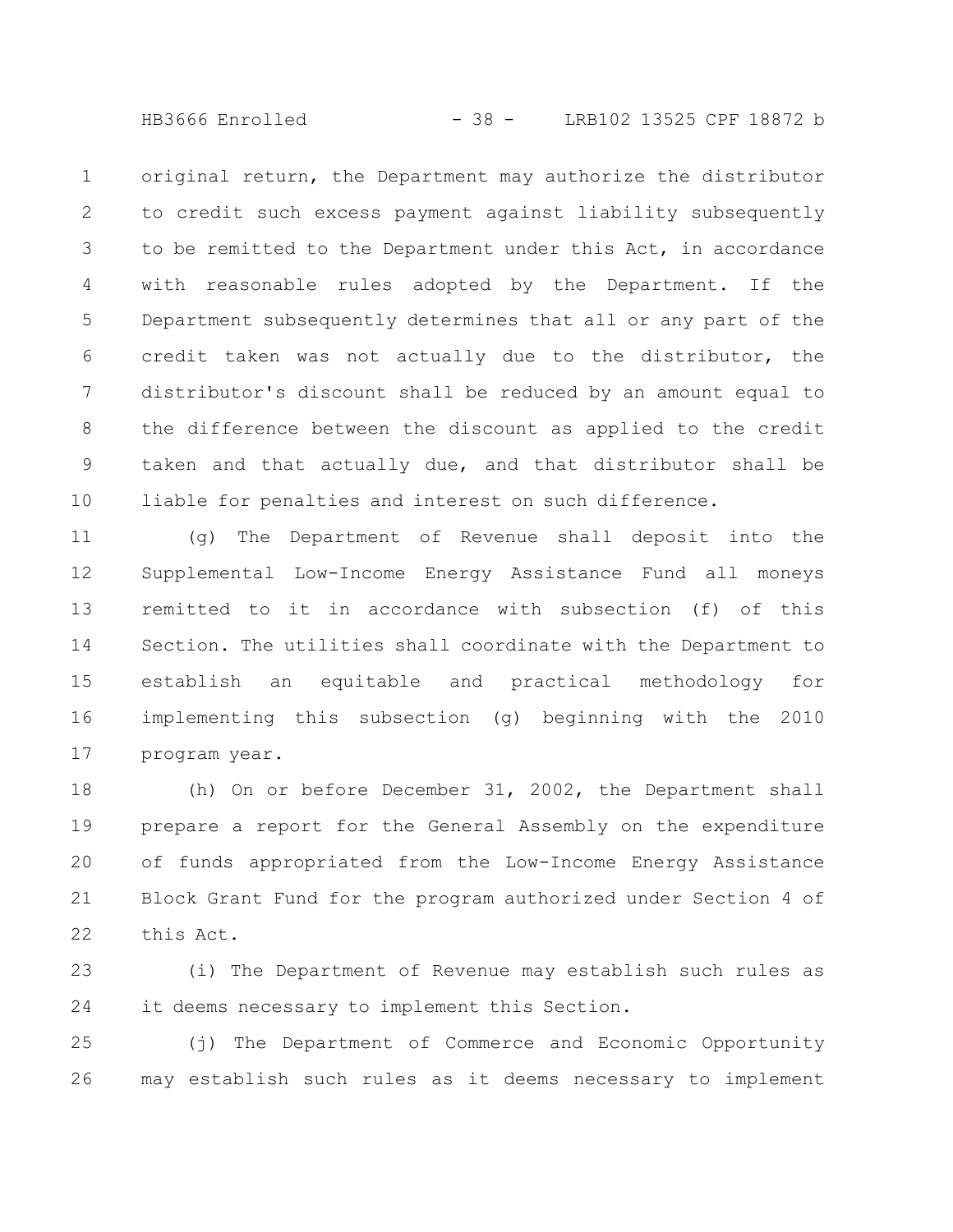HB3666 Enrolled - 39 - LRB102 13525 CPF 18872 b

this Section. 1

(k) The charges imposed by this Section shall only apply to customers of municipal electric or gas utilities and electric or gas cooperatives if the municipal electric or gas utility or electric or gas cooperative makes an affirmative decision to impose the charge. If a municipal electric or gas utility or an electric cooperative makes an affirmative decision to impose the charge provided by this Section, the municipal electric or gas utility or electric cooperative shall inform the Department of Revenue in writing of such decision when it begins to impose the charge. If a municipal electric or gas utility or electric or gas cooperative does not assess this charge, the Department may not use funds from the Supplemental Low-Income Energy Assistance Fund to provide benefits to its customers under the program authorized by Section 4 of this Act. 2 3 4 5 6 7 8 9 10 11 12 13 14 15 16

In its use of federal funds under this Act, the Department may not cause a disproportionate share of those federal funds to benefit customers of systems which do not assess the charge provided by this Section. 17 18 19 20

This Section is repealed on January 1, 2025 unless renewed by action of the General Assembly. 21 22

(Source: P.A. 102-176, eff. 6-1-22.) 23

Section 25. The Prevailing Wage Act is amended by changing Section 2 as follows: 24 25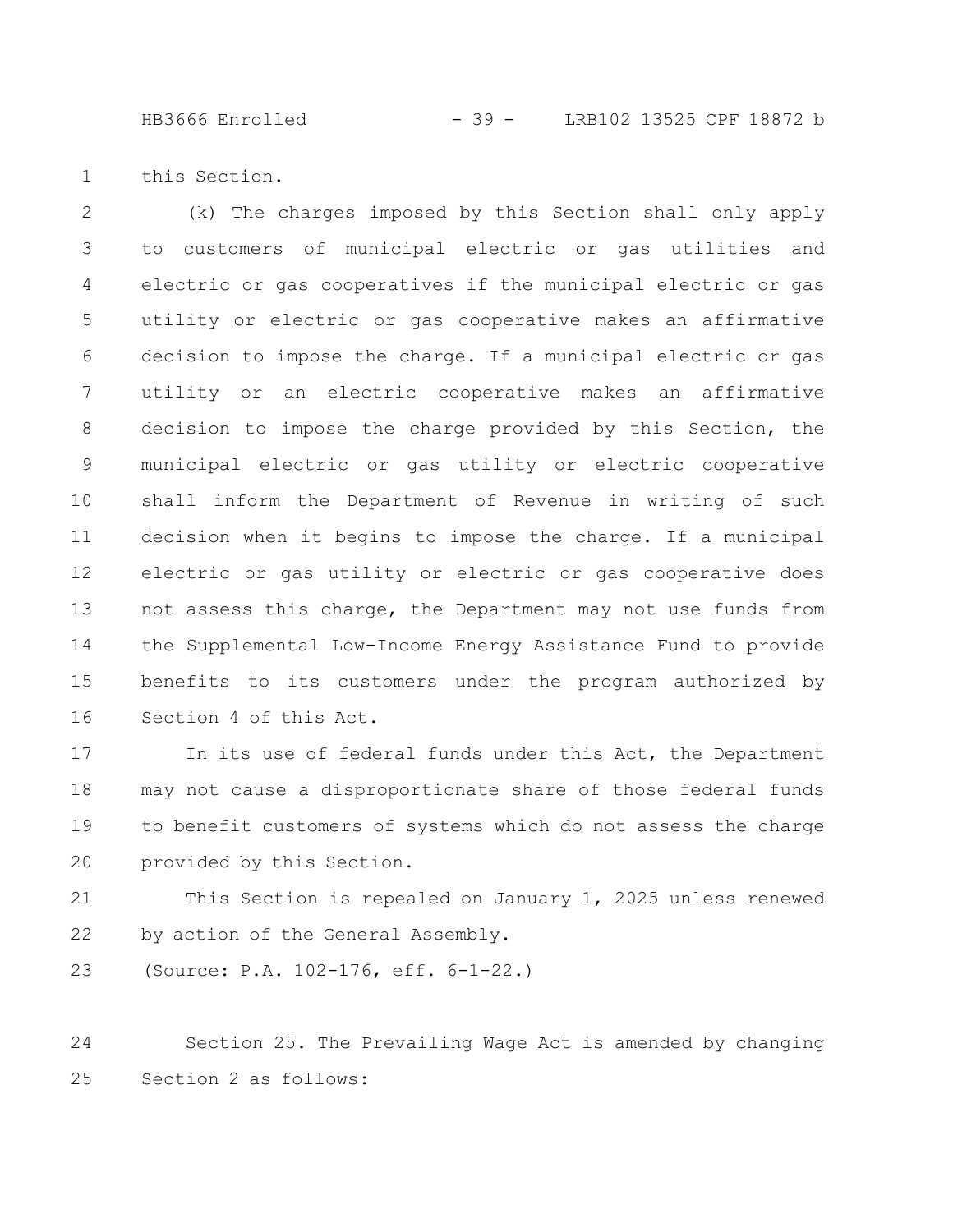HB3666 Enrolled - 40 - LRB102 13525 CPF 18872 b

1

(820 ILCS 130/2) (from Ch. 48, par. 39s-2)

Sec. 2. This Act applies to the wages of laborers, mechanics and other workers employed in any public works, as hereinafter defined, by any public body and to anyone under contracts for public works. This includes any maintenance, repair, assembly, or disassembly work performed on equipment whether owned, leased, or rented. 2 3 4 5 6 7

As used in this Act, unless the context indicates otherwise: 8 9

"Public works" means all fixed works constructed or demolished by any public body, or paid for wholly or in part out of public funds. "Public works" as defined herein includes all projects financed in whole or in part with bonds, grants, loans, or other funds made available by or through the State or any of its political subdivisions, including but not limited to: bonds issued under the Industrial Project Revenue Bond Act (Article 11, Division 74 of the Illinois Municipal Code), the Industrial Building Revenue Bond Act, the Illinois Finance Authority Act, the Illinois Sports Facilities Authority Act, or the Build Illinois Bond Act; loans or other funds made available pursuant to the Build Illinois Act; loans or other funds made available pursuant to the Riverfront Development Fund under Section 10-15 of the River Edge Redevelopment Zone Act; or funds from the Fund for Illinois' Future under Section 6z-47 of the State Finance Act, funds for school construction 10 11 12 13 14 15 16 17 18 19 20 21 22 23 24 25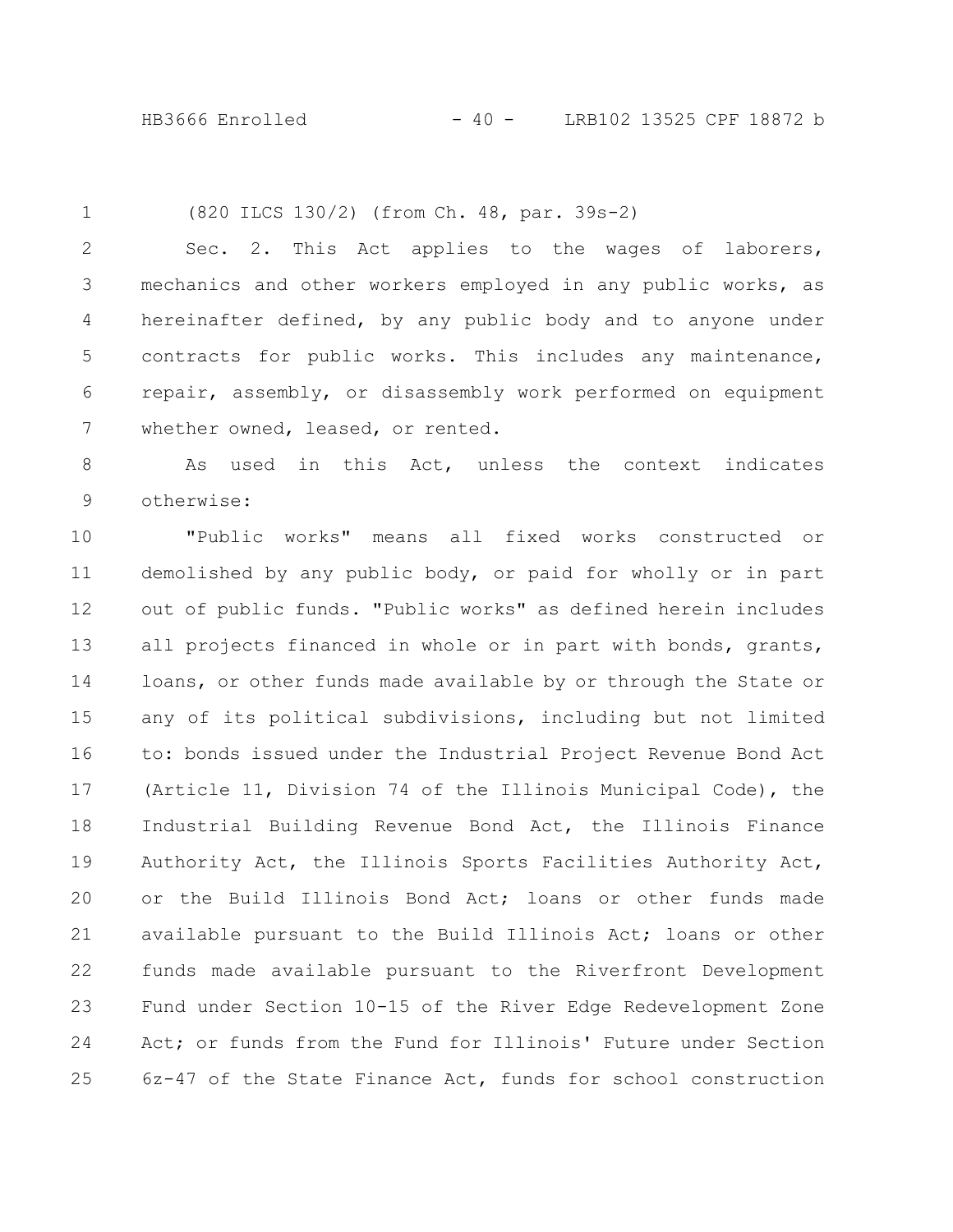under Section 5 of the General Obligation Bond Act, funds authorized under Section 3 of the School Construction Bond Act, funds for school infrastructure under Section 6z-45 of the State Finance Act, and funds for transportation purposes under Section 4 of the General Obligation Bond Act. "Public works" also includes (i) all projects financed in whole or in part with funds from the Department of Commerce and Economic Opportunity under the Illinois Renewable Fuels Development Program Act for which there is no project labor agreement; (ii) all work performed pursuant to a public private agreement under the Public Private Agreements for the Illiana Expressway Act or the Public-Private Agreements for the South Suburban Airport Act; and (iii) all projects undertaken under a public-private agreement under the Public-Private Partnerships for Transportation Act. "Public works" also includes all projects at leased facility property used for airport purposes under Section 35 of the Local Government Facility Lease Act. "Public works" also includes the construction of a new wind power facility by a business designated as a High Impact Business under Section 5.5(a)(3)(E) and the construction of a new utility-scale solar power facility by a business designated as a High Impact Business under Section 5.5(a)(3)(E-5) of the Illinois Enterprise Zone Act. "Public works" also includes electric vehicle charging station projects financed pursuant to the Electric Vehicle Act and renewable energy projects required to pay the prevailing wage 1 2 3 4 5 6 7 8 9 10 11 12 13 14 15 16 17 18 19 20 21 22 23 24 25 26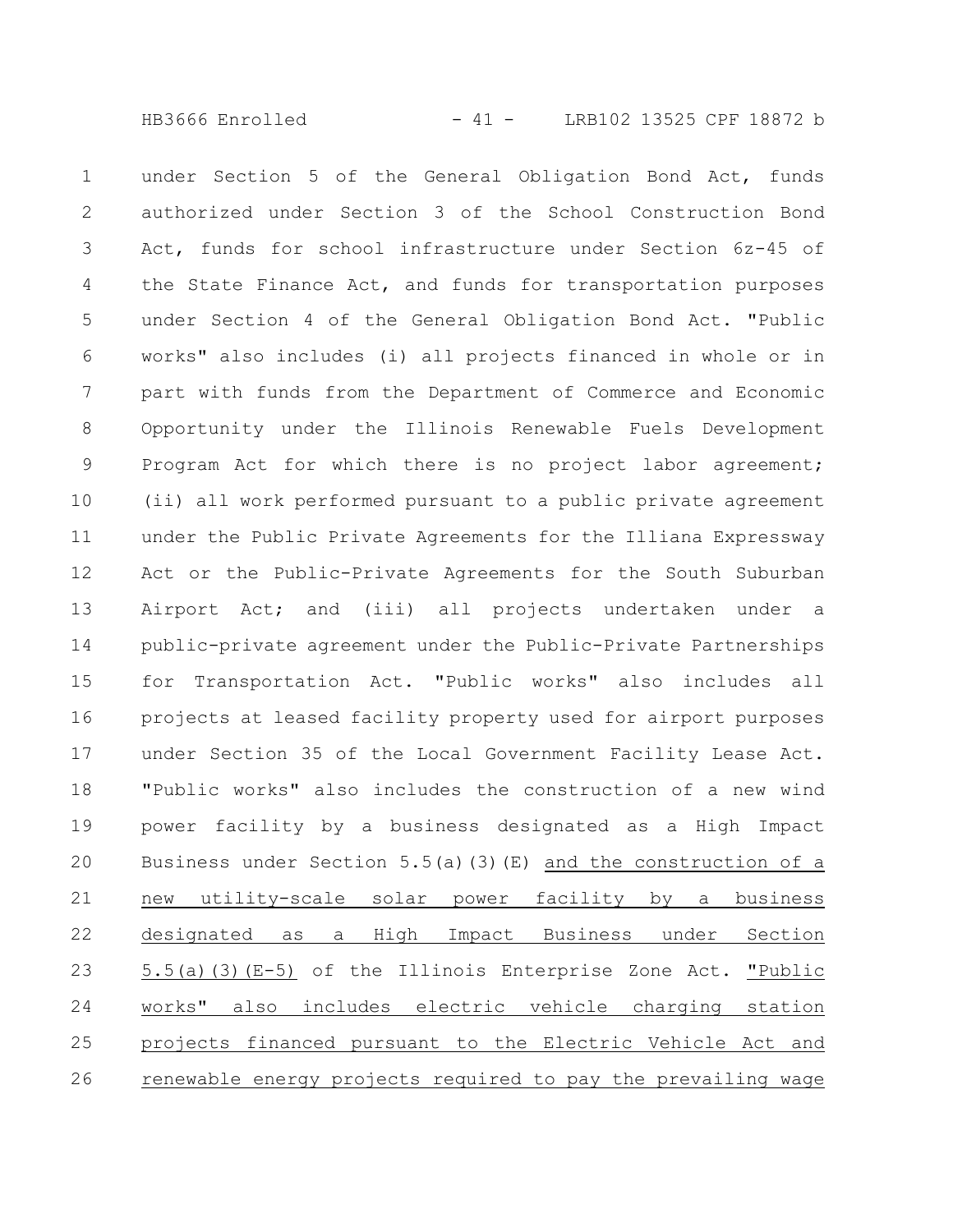$HB3666$  Enrolled  $-42 -$  LRB102 13525 CPF 18872 b

pursuant to the Illinois Power Agency Act. "Public works" does not include work done directly by any public utility company, whether or not done under public supervision or direction, or paid for wholly or in part out of public funds. "Public works" also includes any corrective action performed pursuant to Title XVI of the Environmental Protection Act for which payment from the Underground Storage Tank Fund is requested. "Public works" does not include projects undertaken by the owner at an owner-occupied single-family residence or at an owner-occupied unit of a multi-family residence. "Public works" does not include work performed for soil and water conservation purposes on agricultural lands, whether or not done under public supervision or paid for wholly or in part out of public funds, done directly by an owner or person who has legal control of those lands. 1 2 3 4 5 6 7 8 9 10 11 12 13 14 15

"Construction" means all work on public works involving laborers, workers or mechanics. This includes any maintenance, repair, assembly, or disassembly work performed on equipment whether owned, leased, or rented. 16 17 18 19

"Locality" means the county where the physical work upon public works is performed, except (1) that if there is not available in the county a sufficient number of competent skilled laborers, workers and mechanics to construct the public works efficiently and properly, "locality" includes any other county nearest the one in which the work or construction is to be performed and from which such persons may be obtained 20 21 22 23 24 25 26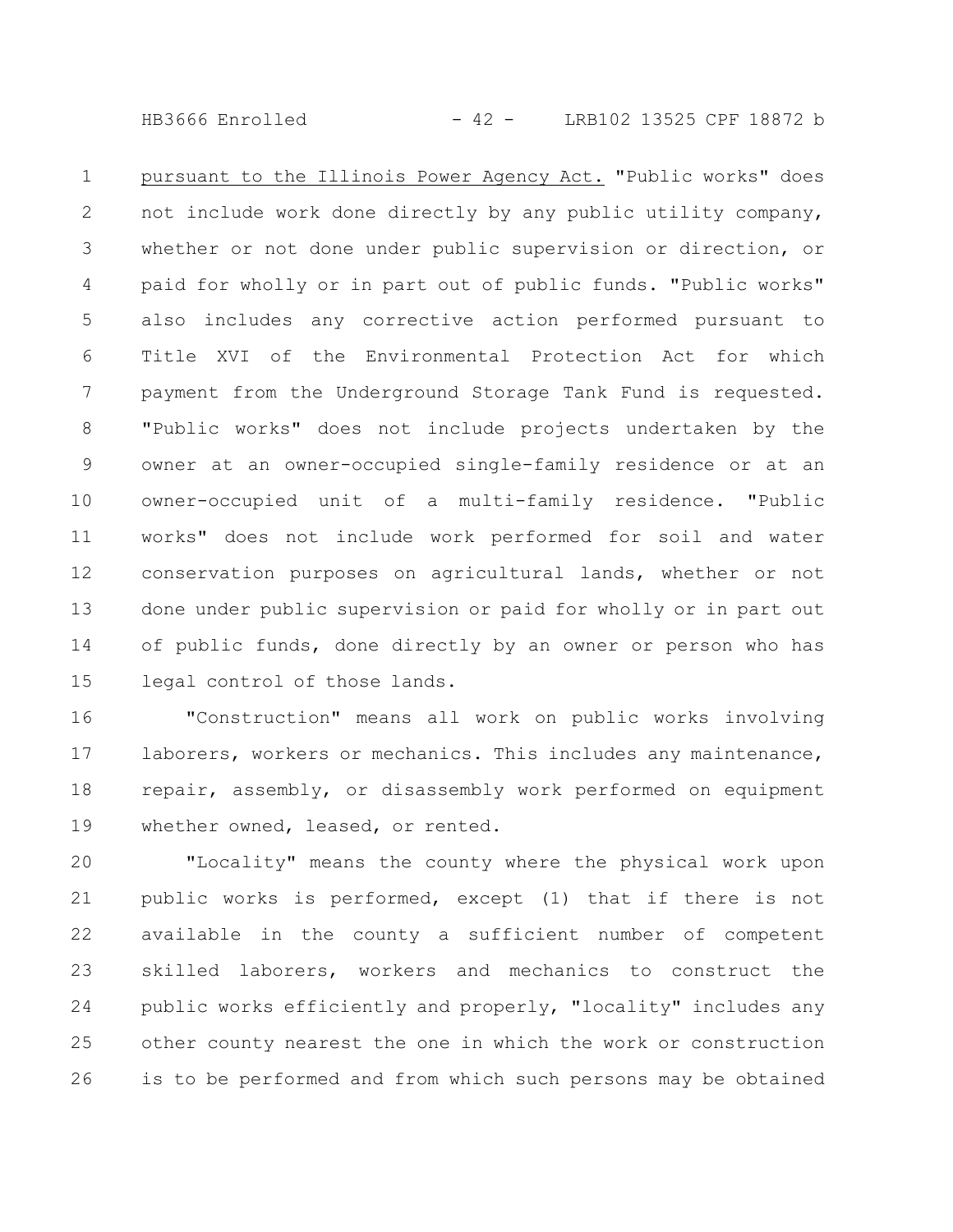HB3666 Enrolled - 43 - LRB102 13525 CPF 18872 b

in sufficient numbers to perform the work and (2) that, with respect to contracts for highway work with the Department of Transportation of this State, "locality" may at the discretion of the Secretary of the Department of Transportation be construed to include two or more adjacent counties from which workers may be accessible for work on such construction. 1 2 3 4 5 6

"Public body" means the State or any officer, board or commission of the State or any political subdivision or department thereof, or any institution supported in whole or in part by public funds, and includes every county, city, town, village, township, school district, irrigation, utility, reclamation improvement or other district and every other political subdivision, district or municipality of the state whether such political subdivision, municipality or district operates under a special charter or not. 7 8 9 10 11 12 13 14 15

"Labor organization" means an organization that is the exclusive representative of an employer's employees recognized or certified pursuant to the National Labor Relations Act. 16 17 18

The terms "general prevailing rate of hourly wages", "general prevailing rate of wages" or "prevailing rate of wages" when used in this Act mean the hourly cash wages plus annualized fringe benefits for training and apprenticeship programs approved by the U.S. Department of Labor, Bureau of Apprenticeship and Training, health and welfare, insurance, vacations and pensions paid generally, in the locality in which the work is being performed, to employees engaged in 19 20 21 22 23 24 25 26